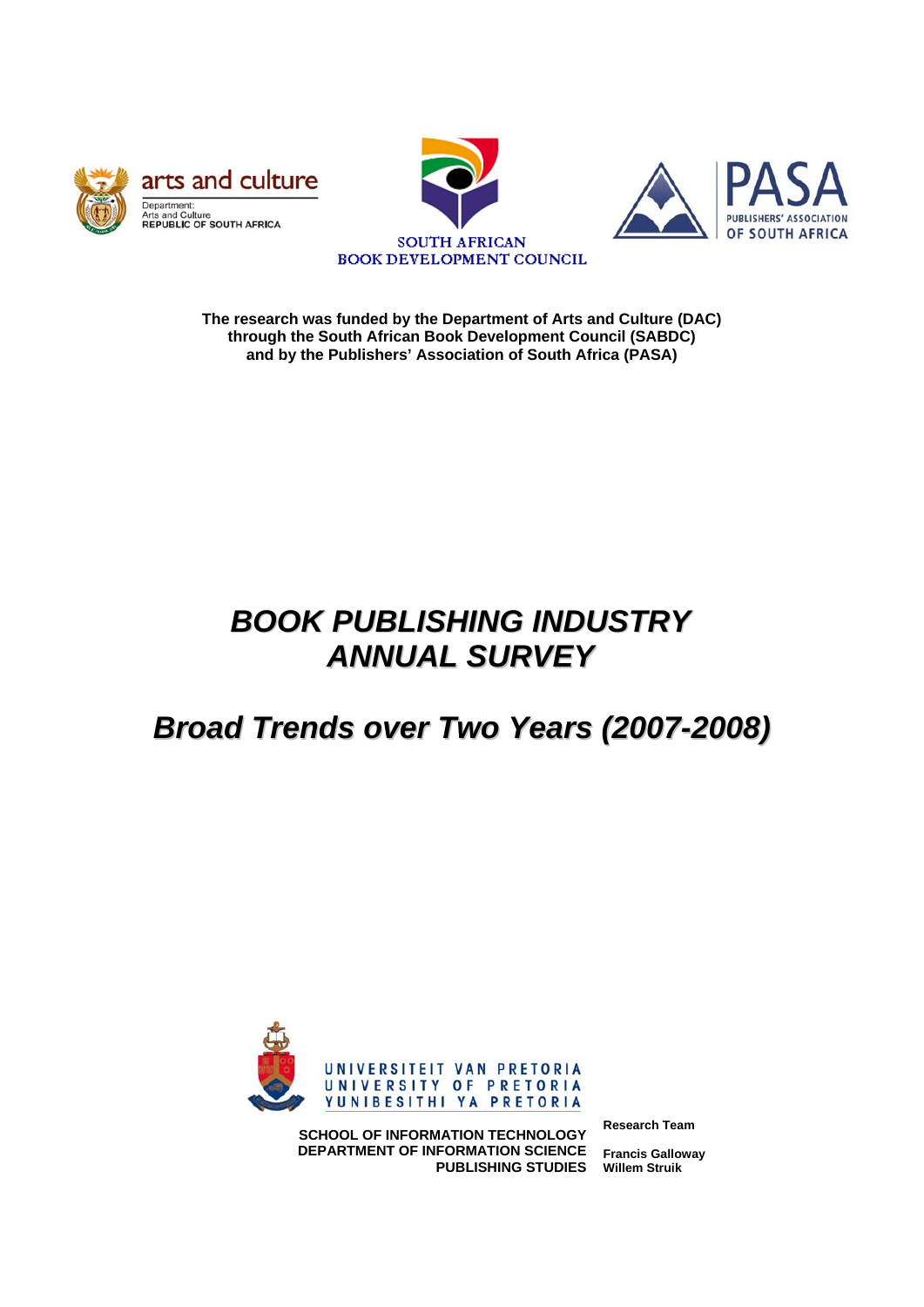| <b>CONTENTS</b>                                                                                                                                                                                                                                                                                                                                         |                                                      |
|---------------------------------------------------------------------------------------------------------------------------------------------------------------------------------------------------------------------------------------------------------------------------------------------------------------------------------------------------------|------------------------------------------------------|
| <b>CONTEXTUALISATION</b>                                                                                                                                                                                                                                                                                                                                | 4                                                    |
| Participating publishers (over 2 years)                                                                                                                                                                                                                                                                                                                 | 5                                                    |
| <b>TURNOVER PROFILE</b>                                                                                                                                                                                                                                                                                                                                 | 7                                                    |
| Total net turnover - broad patterns                                                                                                                                                                                                                                                                                                                     | 7                                                    |
| Fig. 1 Total net turnover - broad patterns<br>Fig. 2 Total net turnover as % of GDP current<br>Fig. 3 Total net turnover according to product type<br>Fig. 4 Total net turnover according to product source<br>Fig. 5 Total net turnover according to product type and sub-sector<br>Fig. 6 Total net turnover according to book product and sub-sector | $\overline{7}$<br>$\overline{7}$<br>8<br>8<br>9<br>9 |
| Growth/decline in net turnover of product type according to sub-sector                                                                                                                                                                                                                                                                                  | 10                                                   |
| Fig. 7 Net turnover of book product according to sub-sector: Trade<br>Fig. 8 Net turnover of book product according to sub-sector: Education<br>Fig. 9 Net turnover of book product according to sub-sector: Academic<br>Fig. 10 Net turnover of all products according to sub-sector and product<br>category: Trade                                    | 10<br>10<br>11<br>11                                 |
| Fig. 11 Net turnover of all products according to sub-sector and product<br>category: Trade (local and imported fiction and non-fiction)                                                                                                                                                                                                                | 12                                                   |
| Fig. 12 Net turnover of all products according to sub-sector and product<br>category: Education                                                                                                                                                                                                                                                         | 12                                                   |
| Fig. 13 Net turnover of all products according to sub-sector and product<br>category: Academic                                                                                                                                                                                                                                                          | 13                                                   |
| Net turnover of local book product according to language and product<br>category                                                                                                                                                                                                                                                                        | 13                                                   |
| Fig. 14 Net turnover of local books according to language: Trade (Fiction)<br>Fig. 15 Net turnover of local books according to language: Trade (Non-<br>Fiction)                                                                                                                                                                                        | 13<br>14                                             |
| Fig. 16 Net turnover of local books according to language: Education (School<br>books)                                                                                                                                                                                                                                                                  | 14                                                   |
| Fig. 17 Net turnover of local books according to language: Education (FET)<br>Fig. 18 Net turnover of local books according to language: Education (ABET)<br>Fig. 19 Net turnover of local books according to language: Academic<br>(Textbooks)                                                                                                         | 15<br>15<br>16                                       |
| Fig. 20 Net turnover of local books according to language: Academic<br>(Professional books)                                                                                                                                                                                                                                                             | 16                                                   |
| Fig. 21 Net turnover of local books according to language: Academic<br>(Scholarly books)                                                                                                                                                                                                                                                                | 17                                                   |
| <b>PRODUCTION PROFILE</b>                                                                                                                                                                                                                                                                                                                               | 18                                                   |
| Fig. 22 Total local production of first/revised editions and reprints<br>Fig. 23 Local production of first/revised editions according to sub-sector<br>Fig. 24 Local production of reprint editions according to sub-sector<br>Fig. 25 Local production of first/revised editions according to production<br>category and language: English             | 18<br>18<br>18<br>19                                 |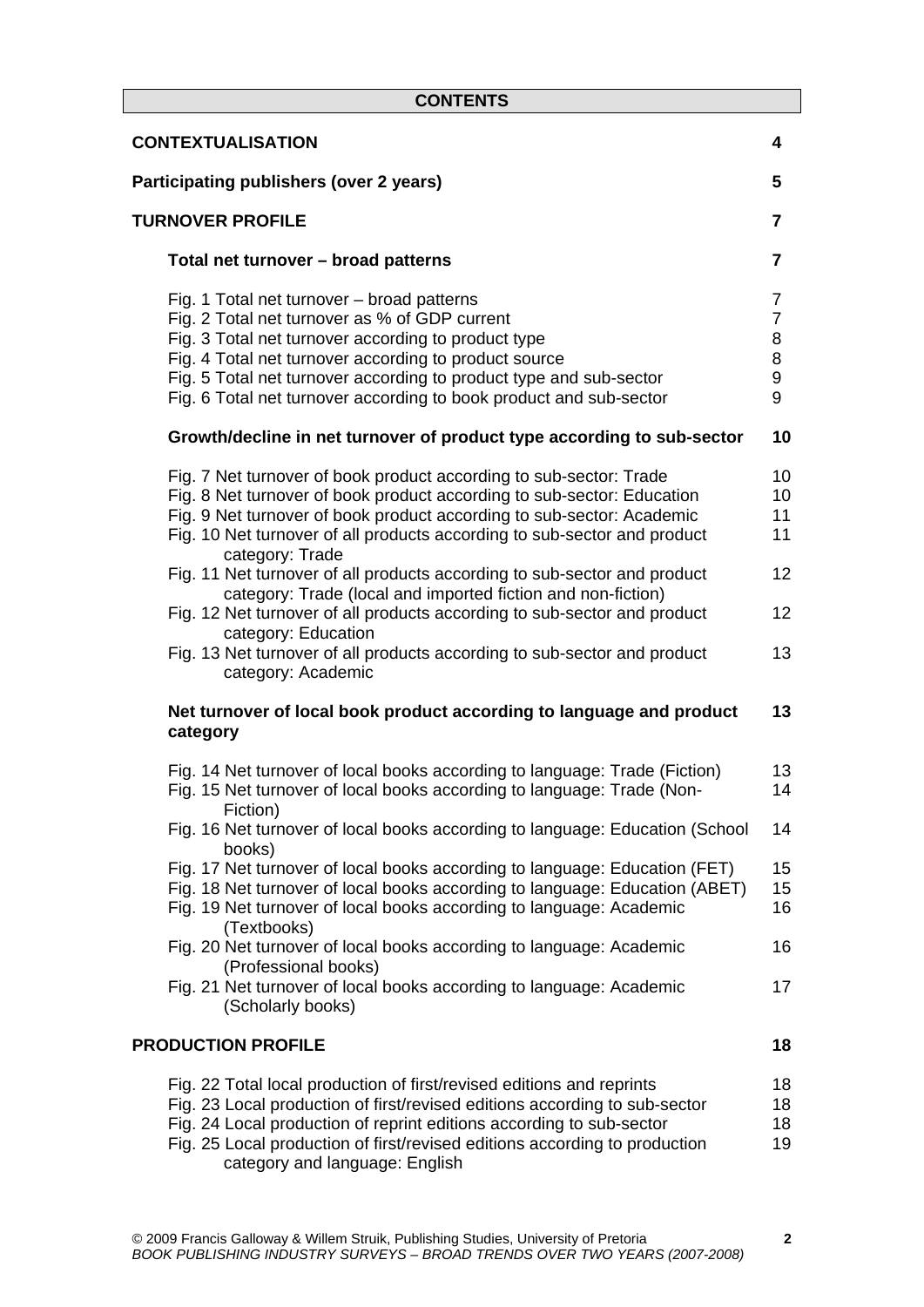| Fig. 26 Local production of first/revised editions according to production<br>category and language: Afrikaans                                                                                                                                                                                                                                                                                                                                                                   | 20                                     |
|----------------------------------------------------------------------------------------------------------------------------------------------------------------------------------------------------------------------------------------------------------------------------------------------------------------------------------------------------------------------------------------------------------------------------------------------------------------------------------|----------------------------------------|
| Fig. 27 Local production of first/revised editions according to production<br>category and language: African languages                                                                                                                                                                                                                                                                                                                                                           | 21                                     |
| Time-scale for implementing Curriculum 2005 & the National Curriculum<br><b>Statement (NCS)</b>                                                                                                                                                                                                                                                                                                                                                                                  | 21                                     |
| Time-scale for implementing the FET curriculum                                                                                                                                                                                                                                                                                                                                                                                                                                   | 22                                     |
| <b>AUTHOR AND ROYALTY PROFILE</b>                                                                                                                                                                                                                                                                                                                                                                                                                                                | 23                                     |
| Fig. 28 Number of authors/third parties receiving royalties<br>Fig. 29 Rand value of total royalties based on total net turnover<br>Fig. 30 Rand value of royalties based on net turnover according to sub-<br>sector: General trade                                                                                                                                                                                                                                             | 23<br>23<br>23                         |
| Fig. 31 Rand value of royalties based on net turnover according to sub-<br>sector: Education<br>Fig. 32 Rand value of royalties based on net turnover according to sub-<br>sector: Academic                                                                                                                                                                                                                                                                                      | 23<br>24                               |
| <b>EMPLOYMENT PROFILE</b>                                                                                                                                                                                                                                                                                                                                                                                                                                                        | 25                                     |
| Fig. 33 All permanent employees according to gender<br>Fig. 34 All permanent employees according to race and gender<br>Fig. 35 Top senior management employees according to race and gender<br>Fig. 36 Other top management employees according to race and gender<br>Fig. 37 Editorial employees according to race and gender<br>Fig. 38 Design and production employees according to race and gender<br>Fig. 39 Marketing, sales and promotion employees according to race and | 25<br>25<br>26<br>26<br>27<br>28<br>28 |
| gender<br>Fig. 40 Finance employees according to race and gender<br>Fig. 41 Human resources employees according to race and gender<br>Fig. 42 Office administration employees according to race and gender<br>Fig. 43 Information technology employees according to race and gender<br>Fig. 44 Other employees according to race and gender                                                                                                                                      | 29<br>29<br>30<br>30<br>31             |
| <b>FINAL REMARKS</b>                                                                                                                                                                                                                                                                                                                                                                                                                                                             | 32                                     |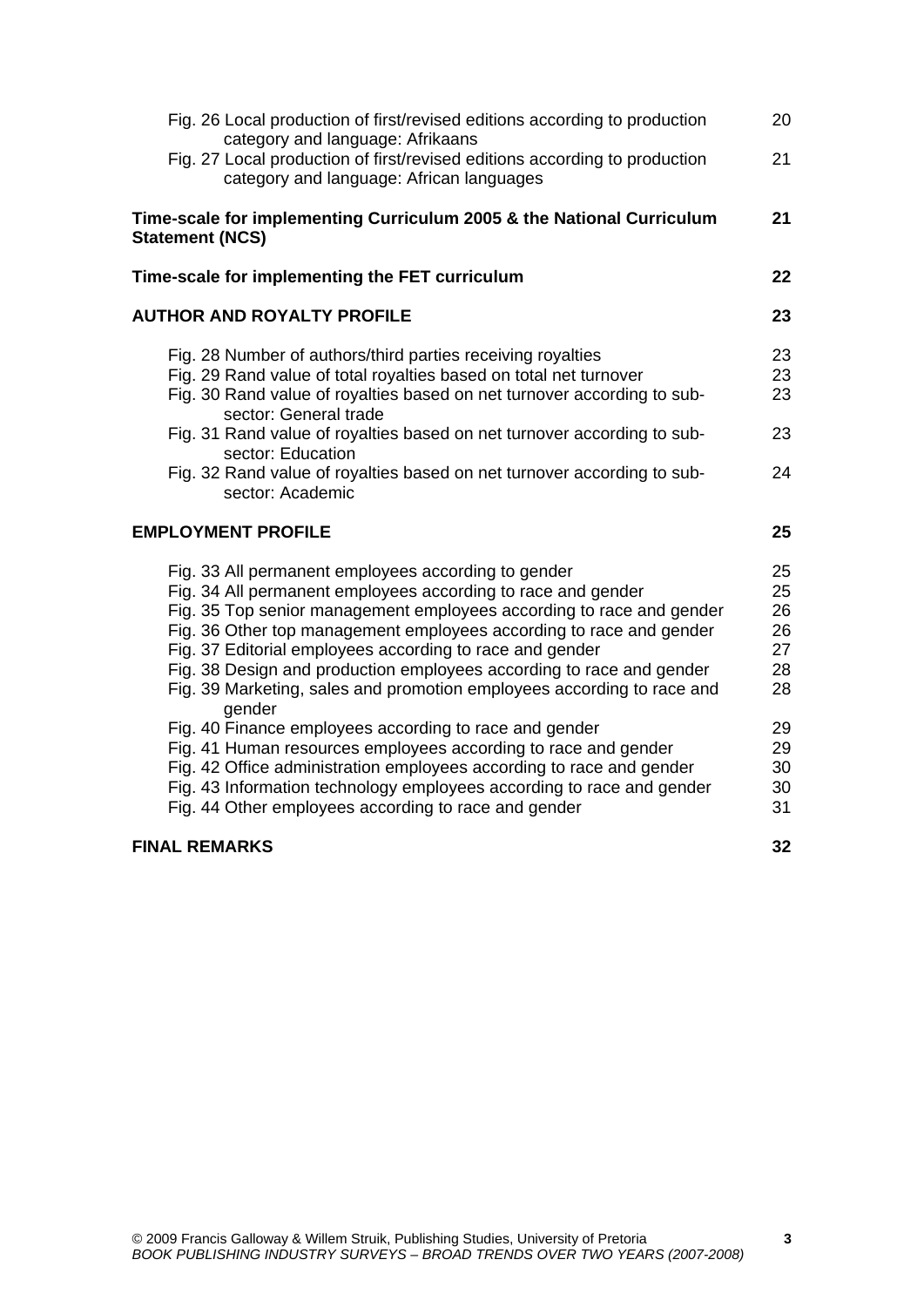# **CONTEXTUALISATION**

The analysis of data from the *Annual Book Industry Surveys* (2007 and 2008) rests on the assumption that the data received from the individual participating companies is accurate.

It is not possible to compare the results of the 2008 annual survey with that of the previous years. The participants of the survey differ, and some participants experienced significant changes in their business operations, which had an effect on the survey results. Some participants moved into a higher turnover category, either through organic growth or through mergers and acquisitions. Others dropped into lower categories having sold off parts of their publishing lists.

This broad trends report is based on a like-for-like comparison of all the entities that participated in both the 2007 and 2008 annual surveys, in order to highlight the patterns and trends manifested over these two years.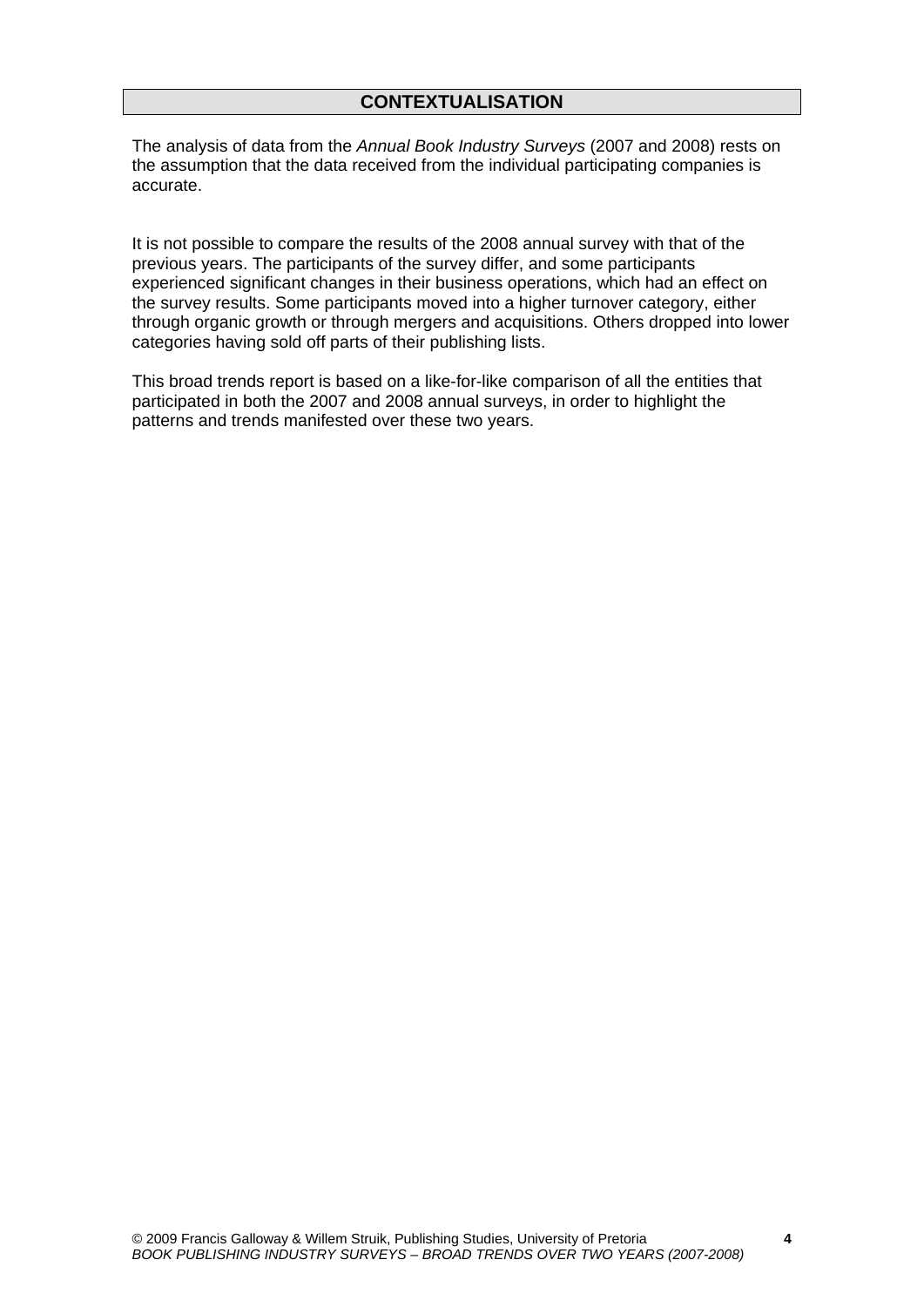# **PARTICIPATING ENTITIES (OVER 2 YEARS)**

The following 38 entities participated in both the 2007 and 2008 annual surveys (in alphabetical order):

## **List of companies that participated in both the 2007 and 2008 surveys**

| Company                                        |
|------------------------------------------------|
| <b>Awareness Publishing</b>                    |
| <b>Best Books</b>                              |
| <b>Bible Society of South Africa</b>           |
| <b>Book Promotions</b>                         |
| <b>Briza Publications</b>                      |
| <b>Cambridge University Press</b>              |
| <b>Fantasi Publications</b>                    |
| <b>Fernwood Press</b>                          |
| <b>Future Managers</b>                         |
| Heinemann                                      |
| <b>HSRC Press</b>                              |
| Jonathan Ball Publishers                       |
| Juta & Company Limited                         |
| <b>LAPA Publishers</b>                         |
| LexisNexis Butterworth SA                      |
| Macmillan South Africa                         |
| Map Studio                                     |
| Maskew Miller Longman                          |
| <b>Naledi Publishers</b>                       |
| Nasou/Via Afrika Publishers                    |
| <b>NB Publishers</b>                           |
| <b>New Readers Publishers</b>                  |
| <b>Oxford University Press Southern Africa</b> |
| Pan Macmillan SA                               |
| <b>Pearson Educational SA</b>                  |
| Penguin Publishers SA                          |
| Protea Boekhuis                                |
| <b>PSD Promotions</b>                          |
| Random-Struik                                  |
| <b>Shuter and Shooter Publishers</b>           |
| <b>Stimela Publications</b>                    |
| <b>Struik Christian Books</b>                  |
| Troupant                                       |
| Van Schaik Publishers                          |
| Vivlia Publishers & Booksellers                |
| Wild Dog Press                                 |
| <b>Wits University Press</b>                   |
| <b>UNISA Press</b>                             |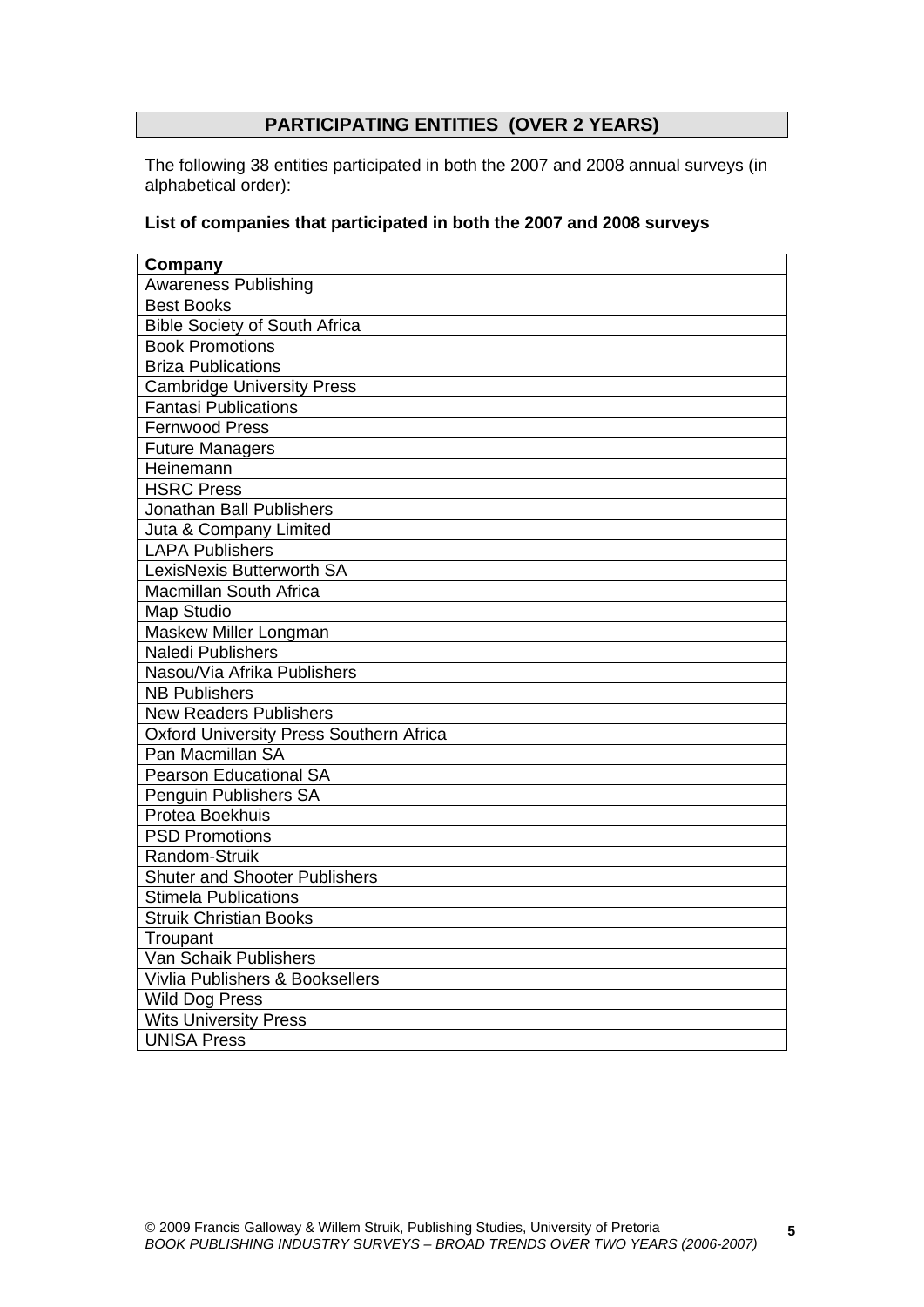**Participants according to various categories** 

|                                        | 2007 | 2008 |
|----------------------------------------|------|------|
| <b>MEMBERSHIP</b>                      | 38   | 38   |
| <b>PASA MEMBER</b>                     | 30   | 30   |
| <b>NOT PASA MEMBER</b>                 | 8    | 8    |
| <b>SUB-SECTOR</b>                      | 38   | 38   |
| <b>TRADE</b>                           | 15   | 15   |
| <b>EDUCATION</b>                       | 13   | 13   |
| <b>ACADEMIC</b>                        | 7    | 7    |
| <b>MIXED</b>                           | 3    | 3    |
| <b>SIZE</b>                            | 38   | 38   |
| LARGE: Turnover > R 50m                | 18   | 18   |
| MEDIUM: Turnover $<$ R 50m $>$ R 5M    | 12   | 12   |
| SMALL: Turnover < R5m                  | 8    | 8    |
| <b>TYPE</b>                            | 38   | 38   |
| <b>LOCAL PUBLISHER ONLY</b>            | 19   | 19   |
| <b>LOCAL PUBLISHER AND DISTRIBUTOR</b> | 17   | 17   |
| <b>DISTRIBUTOR ONLY</b>                | 2    | 2    |

# **Please Note**

**The analysis below is based on the data provided by the 38 entities that participated in the two annual surveys, and NOT on the total results of the 2007 and 2008 annual surveys.** 

**6**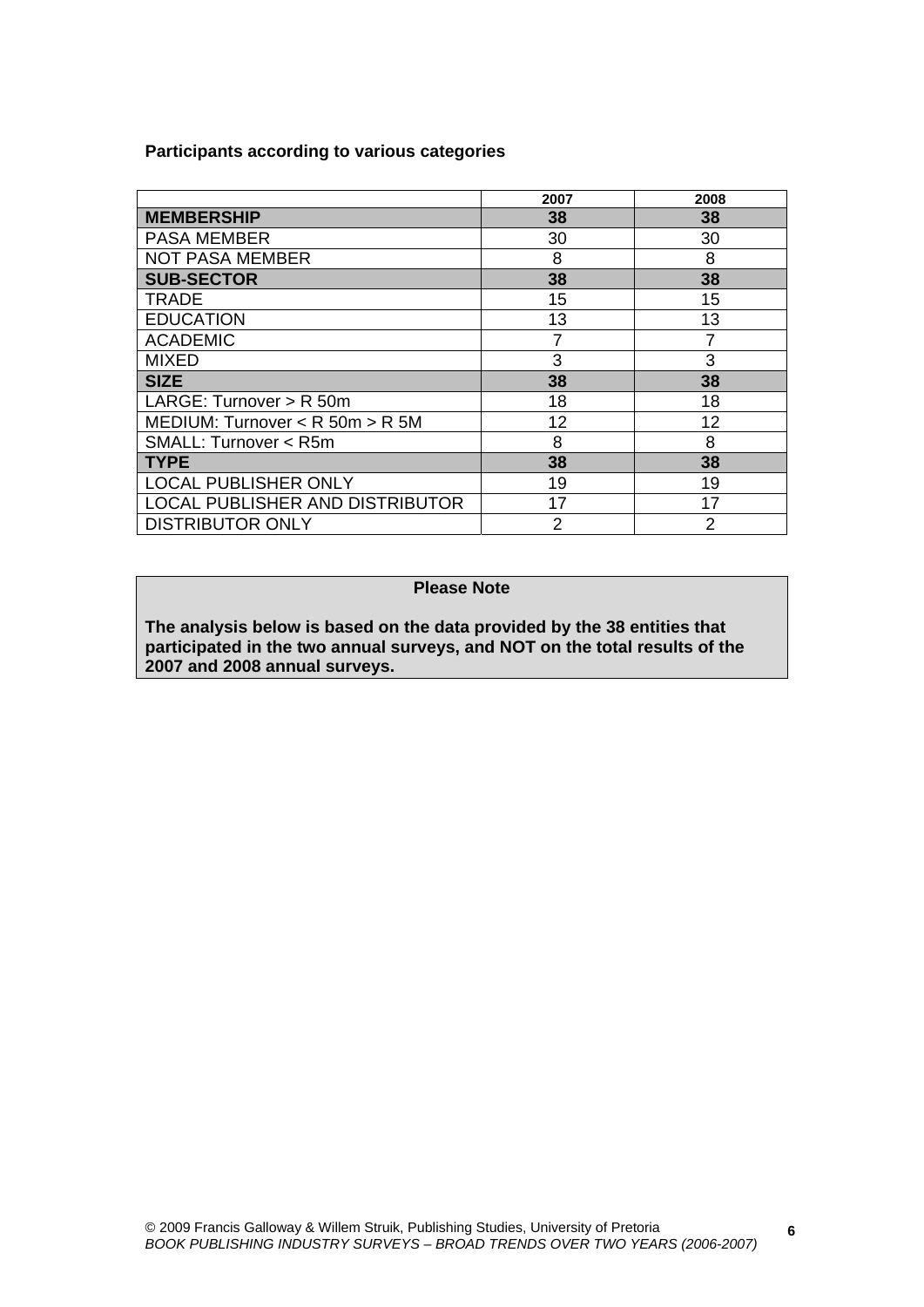# **TURNOVER PROFILE 38 participating entities over 2 years**

## **Fig.1 Total net turnover – broad patterns**

|                                                        | 2007               | 2008               |
|--------------------------------------------------------|--------------------|--------------------|
| <b>Total net turnover</b>                              | R 3, 057, 704, 245 | R 3, 230, 773, 175 |
| % Annual growth/decline                                |                    | 5.66%              |
| Total net turnover of 38 entities as % of total survey |                    |                    |
| turnover                                               | 100.00%            | 93.43%             |

#### **Notes**

- Since the 2008 survey did not collect data on the turnover of academic journals, the turnover value of academic journals was subtracted from the comparative 2007 survey sample. Since all 2007 participants contributed to the 2008 survey, the representative nature of the 2007 BTR database is 100% after this adjustment.
- The only true comparison over two years is a comparison based on the total net turnover of the 38 entities (including large, medium and small ones) that participated in both years.
- Based on this sample the industry grew 5.66% between 2007 and 2008.
- The industry has been growing at a rate below both annual consumer inflation (12.1%) and the annual growth in Gross Domestic Product (17.44% at current price values; 3.1% at constant price values). (Source: Reserve Bank Website accessed on 12 December 2009)

## **Fig. 2 Total net turnover as % of GDP current**

|                                        | 2007                | 2008                |
|----------------------------------------|---------------------|---------------------|
|                                        | R 3, 057, 704, 245  | R 3, 230, 773, 175  |
| Total net turnover (nominal terms)     |                     |                     |
| Gross domestic product (GDP) current   | R 1,999,086,000,000 | R 2,347,780,000,000 |
| Total net turnover as % of GDP current | 0.153%              | 0.138%              |

## **Notes**

- The table above compares the total net turnover of the 38 participating entities (in nominal terms) with the annual gross domestic product (GDP) at current prices, as retrieved from the website of the South African Reserve Bank on 10 December 2009.
- It is evident that the publishing industry, as a cultural industry, is making a relatively significant (but declining) contribution to the economy of the country (0.153% during 2007 and 0.138% during 2008).

**7**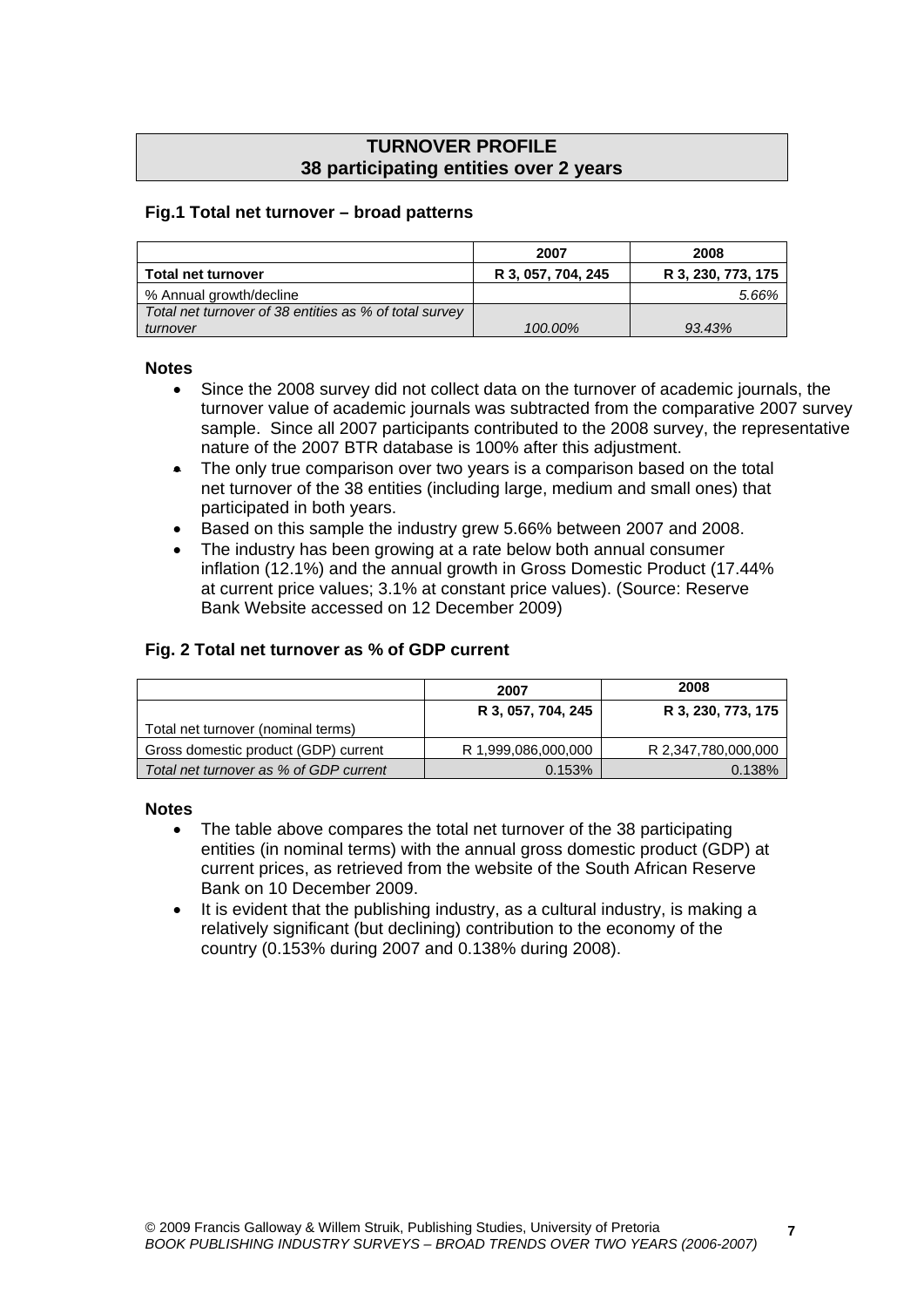# **Fig.3 Total net turnover according to product type**

|                                                       | 2007             | 2008            |
|-------------------------------------------------------|------------------|-----------------|
|                                                       |                  |                 |
| Net turnover for book sales                           | R 2,864,369,895  | R 3,008,756,134 |
| % Annual growth/decline                               |                  | 5.04%           |
|                                                       |                  |                 |
| Net turnover for non-book sales                       | R 156,561,535    | R 150,674,211   |
| % Annual growth/decline                               |                  | $-3.76%$        |
|                                                       |                  |                 |
| Net turnover for product sales<br>(Book and non-book) | R 3, 020,931,430 | R 3,159,430,345 |
| % Annual growth/decline                               |                  | 4.58%           |
|                                                       |                  |                 |
| Other income                                          | R 36,772,815     | R 71,342,830    |
| % Annual growth/decline                               |                  | 94.01%          |
|                                                       |                  |                 |
| <b>TOTAL NET TURNOVER</b>                             | R 3,057,704,245  | R 3,230,773,175 |
| % Annual growth/decline                               |                  | 5.66%           |

#### **Notes**

- Although the sale of non-book products declines between 2007 and 2008, total product sale grows by 4.58% during this period.
- The high growth pattern for "other income" during this period is due to a number of non-recurring transactions and is not indicative of any trend.

## **Fig.4 Total net turnover according to product source**

|                                                                              | 2007            | 2008            |
|------------------------------------------------------------------------------|-----------------|-----------------|
|                                                                              |                 |                 |
| Net turnover for local product (Books and<br>non-books)                      | R 2,371,614,338 | R 2,479,572,243 |
| % Annual growth/decline                                                      |                 | 4.55%           |
|                                                                              |                 |                 |
| Net turnover for imported product (Books<br>and non-books)                   | R 648,190,222   | R 679 067 229   |
| % Annual growth/decline                                                      |                 | 4.76%           |
|                                                                              |                 |                 |
| Net turnover for product – source not<br>specified<br>(Books and non-books)  | R 1,126,870     | R 790,873       |
| % Annual growth/decline                                                      |                 | $-29.82%$       |
|                                                                              |                 |                 |
| Total net turnover for products from all<br>sources<br>(Books and non-books) | R 3,020,931,430 | R 3,159,430,345 |
| % Annual growth/decline                                                      |                 | 4.58%           |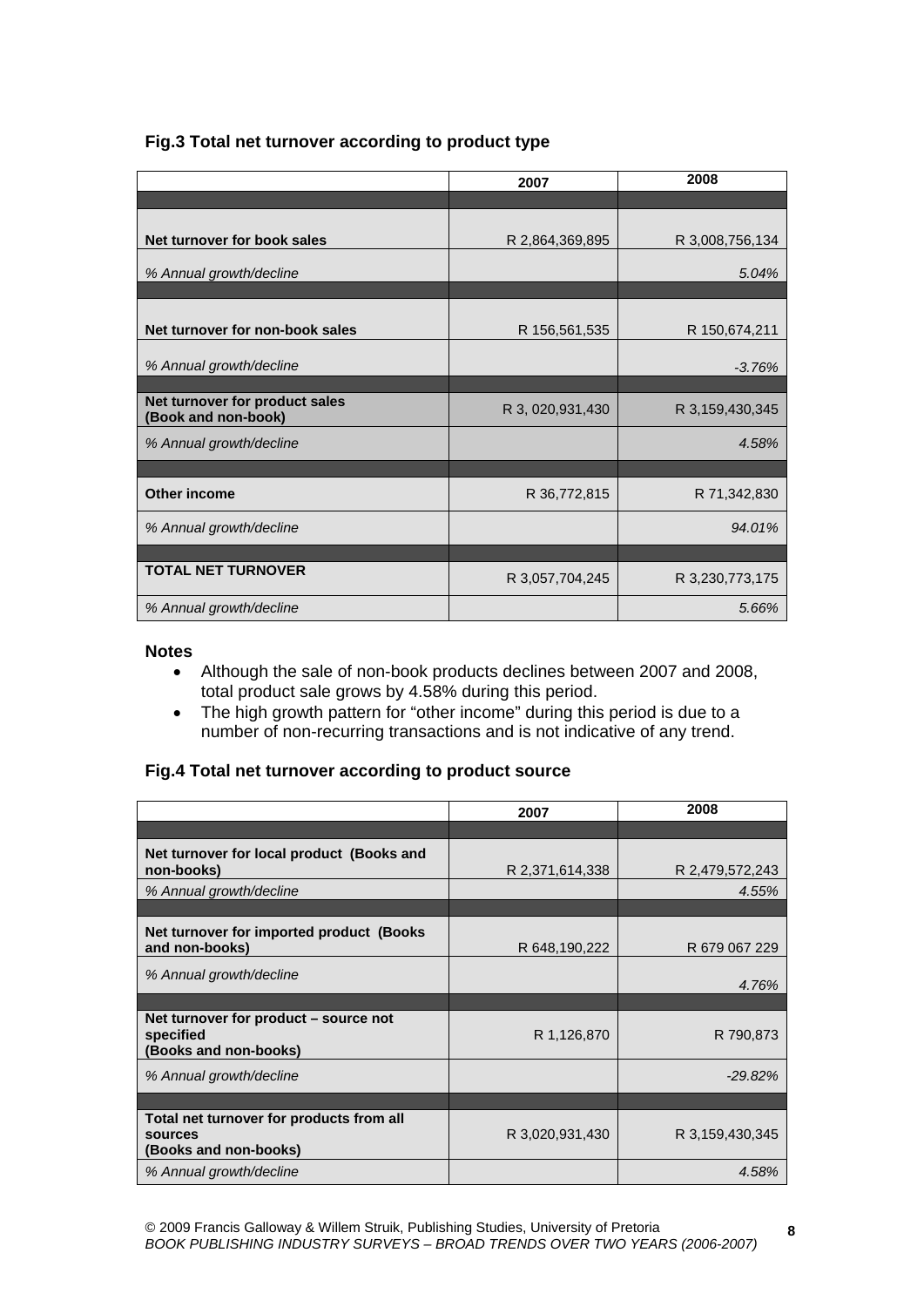#### **Notes**

- The overall growth in product sales is driven by a more or less equal (but moderate) growth in the sales of both imported and local products (4.76% versus 4.55%).
- The moderate growth rate of sales of local product continues the declining trend of the previous broad trends cycle (2007 over 2006: 5.33%).
- During this cycle there is a conspicuous decline in the growth rate of sales of imported product compared to previous broad trend cycles (2007 over 2006: 28.98%; 2006 over 2005: 24.03%).

# **Fig.5 Total net turnover according to product type and sub-sector**

|                                               | 2007            | 2008            |
|-----------------------------------------------|-----------------|-----------------|
| Net turnover local & imported Trade books     | R 824,580,518   | R 830, 319, 301 |
| Net turnover local & imported Education books | R 1,624,874,270 | R 1,737,471,541 |
| Net turnover local & imported Academic books  | R 414,915,107   | R 440,965,292   |
|                                               |                 |                 |
| Net turnover of local & imported book sales   | R 2,864,369,895 | R 3,008,756,134 |
| Net turnover of local & imported non-book     |                 |                 |
| product                                       | R 156,561,536   | R 150,674,210   |
| Total net turnover of all local & imported    |                 |                 |
| products                                      | R 3,020,931,431 | R 3,159,430,344 |

# **Fig.6 Total net turnover according to book product and sub-sector**

|                                     | 2007            | 2008            |
|-------------------------------------|-----------------|-----------------|
| <b>Net turnover Trade books</b>     | R 824,580,518   | R 830, 319, 301 |
| % Growth/Decline                    |                 | 0.70%           |
| <b>Net turnover Education books</b> | R 1,624,874,270 | R 1,737,471,541 |
| % Growth/Decline                    |                 | 6.93%           |
| Net turnover Academic books         | R 414,915,107   | R 440,965,292   |
| % Growth/Decline                    |                 | 6.28%           |

- During this cycle the trade sub-sector does not reflect the healthy growth of the previous one (2007 over 2006: 10.33%; 2008 over 2007: 0.70%). because of the general economic downturn and the decline in consumer disposable income.
- The moderate growth rate of 6.93% in the education sub-sector continues the lower growth rate trend since the previous cycle (2007 over 2006: 8.63% compared to 2006 over 2005: 24.82%; 2005 over 2004: 23.94%). The increasing decline of the growth rate in this sub-sector, which is the backbone of the industry, should be interpreted in the context of the fact that the rollout of the outcomes based school curriculum has been completed.
- Even though the turnover profile of the academic sub-sector is still skewed by the fact that major local agents of international academic publishing houses do not participate in the survey, the sub-sector reflects a growth of 6.28% (which is lower that the growth of 14.44% during the previous cycle). The reason for this change in trend, which is driven by both volume and price, is as yet unclear.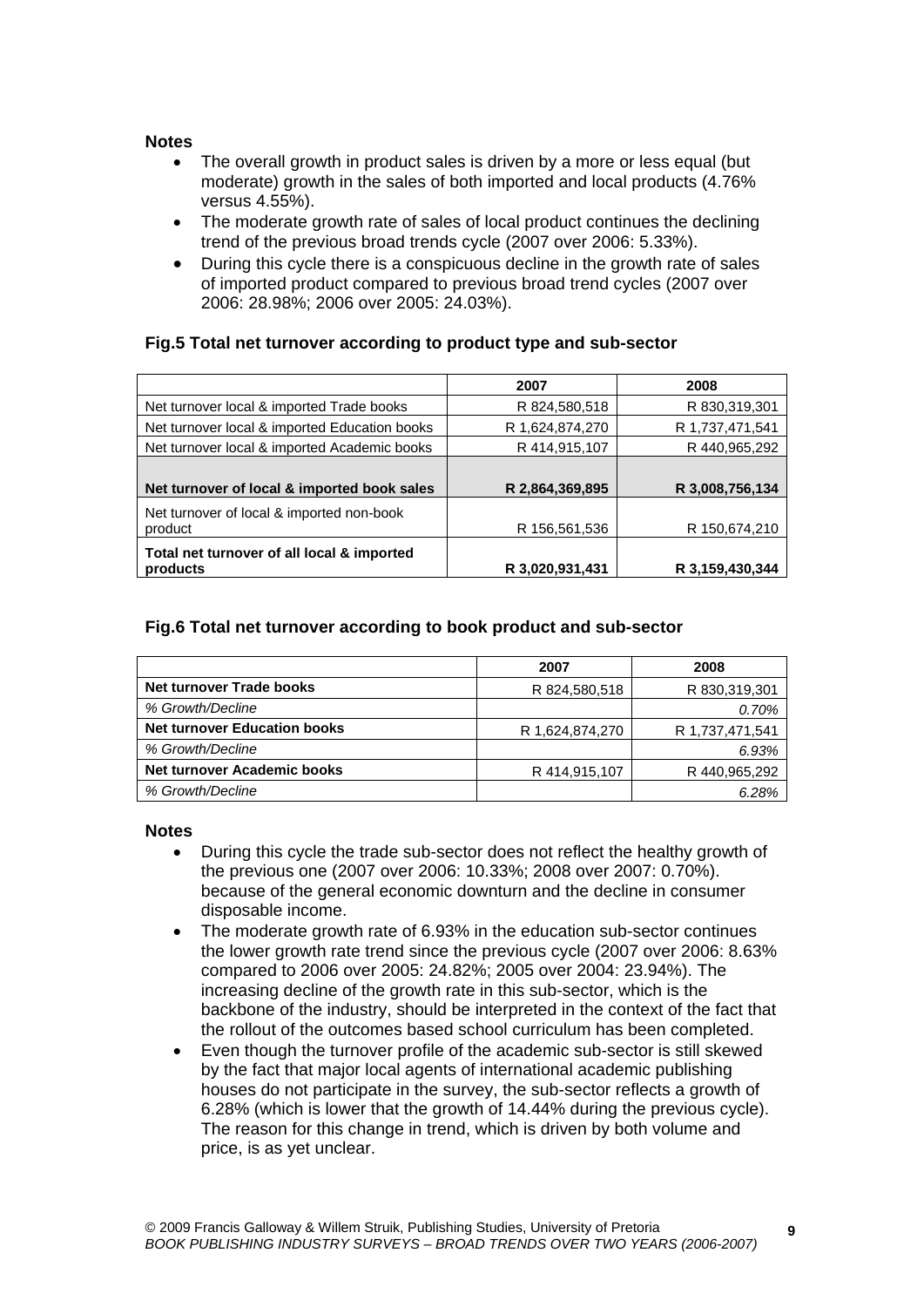# **Fig. 7 Net turnover of book product according to sub-sector: Trade**

|                                               | 2007          | 2008          |
|-----------------------------------------------|---------------|---------------|
| Net turnover local Trade books                | R 333,133,686 | R 323,132,707 |
| % Growth/Decline                              |               | $-3.00%$      |
| Net turnover imported Trade books             | R 491,446,832 | R 507,186,594 |
| % Growth/Decline                              |               | 3.20%         |
| Net turnover all local & imported Trade books | R 824,580,518 | R 830,319,301 |
| Local book market share                       | 40.40%        | 38.92%        |
| Imported book market share                    | 59.60%        | 61.08%        |

#### **Notes**

- The decline in the sale of local trade books, which was already manifested in the previous cycle (2007 over 2006: -1.64%), continued during this cycle: 2008 over 2007: -3.00%.
- The local book market share during the current cycle declined slightly from 40.40% in 2007 to 38.92% in 2008.
- There is a slight growth in the sale of imported books during the current cycle (3.20%), but compared to the growth in the previous cycle the growth curve is stunted. The 2007 turnover was significantly influenced by a few bestseller titles, such as the Harry Potter titles and *The Secret*.
- The imported book market share during the current cycle grows from 59.60% in 2007 to 61.08% in 2008. This gain in market share can be attributed mainly to the lower turnover of local trade books in 2008.

#### **Fig. 8 Net turnover of book product according to sub-sector: Education**

|                                             | 2007            | 2008            |
|---------------------------------------------|-----------------|-----------------|
| <b>Net turnover local Education books</b>   | R 1,526,949,320 | R 1,632,900,895 |
| % Growth/ Decline                           |                 | 6.94%           |
| Net turnover imported Education books       | R 97,924,950    | R 104,570,646   |
| % Growth/ Decline                           |                 | 6.79%           |
| Net turnover all local & imported Education |                 |                 |
| books                                       | R 1,624,874,270 | R 1,737,471,541 |
| Local book market share                     | 93.97%          | 93.98%          |
| Imported book market share                  | 6.03%           | 6.02%           |

- The sales of locally produced education books still manifest a reasonable growth (6.94%) during the final phase of the implementation of the new curriculum.
- On average over the previous broad trends cycle (2006 to 2007) and the current one (2007 to 2008) the sale of locally published books constitutes 94% of the education market.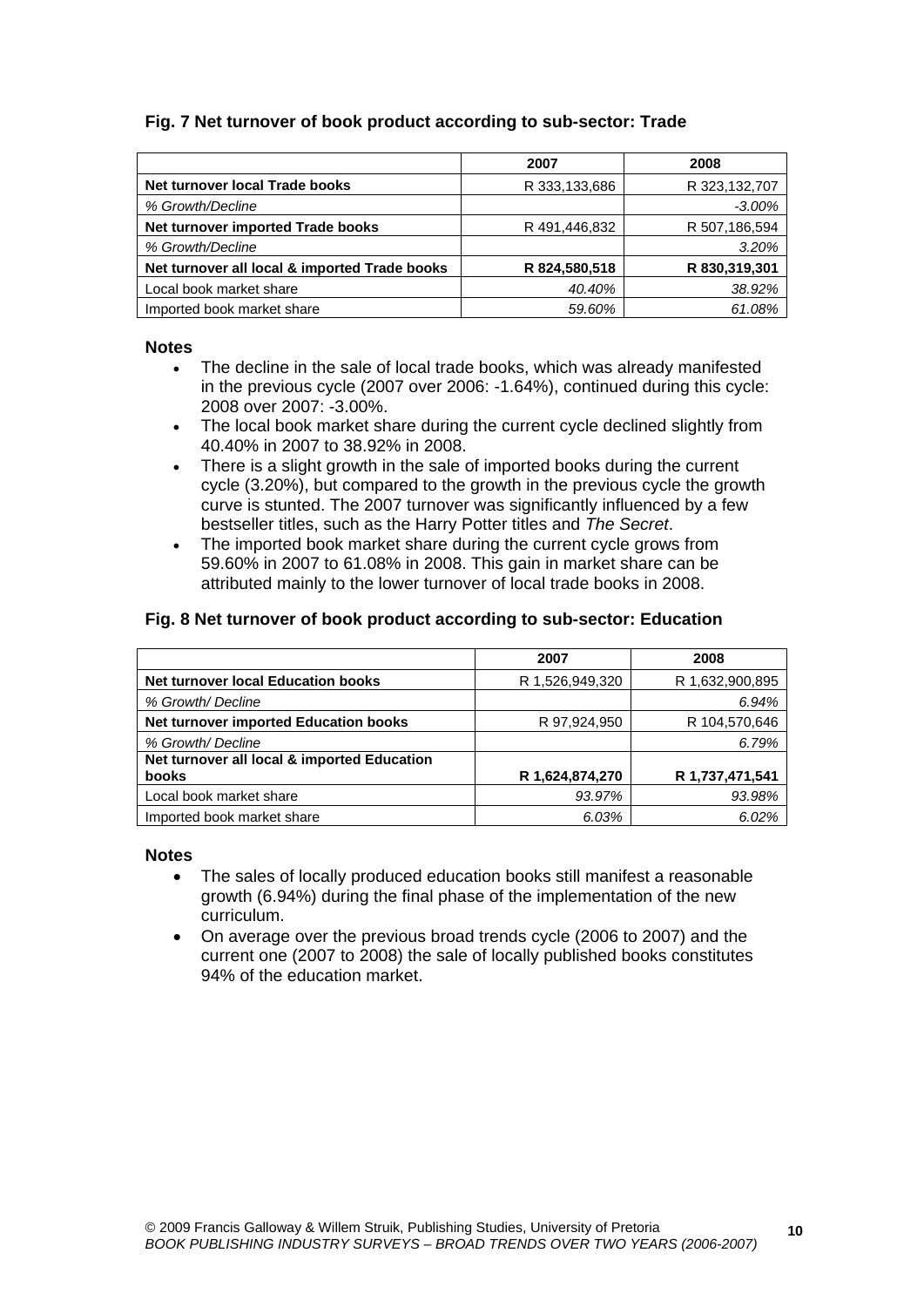# **Fig. 9 Net turnover of book product according to sub-sector: Academic**

|                                                  | 2007          | 2008          |
|--------------------------------------------------|---------------|---------------|
| Net turnover local Academic books                | R 362,131,870 | R 377,502,560 |
| % Growth/Decline                                 |               | 4.24%         |
| Net turnover imported Academic books             | R 52,783,237  | R 63,462,732  |
| % Growth/Decline                                 |               | 20.23%        |
| Net turnover all local & imported Academic books | R 414,915,107 | R 440,965,292 |
| Local book market share                          | 87.28%        | 85.61%        |
| Imported book market share                       | 12.72%        | 14.39%        |

#### **Notes**

- There is a slight growth of 4.24% in the sale of local academic books during this cycle.
- The sale of imported academic books (by local distributors participating in the survey) increases by 20.23% between 2007 and 2008. The main reason for this sharp increase is the change in the Rand/US dollar exchange rate.
- It is important to take into account that agents/distributors of imported academic books are under-represented in the annual book publishing surveys; therefore the net turnover (and market share) for imported books reflected in this broad trends report is still skewed.

#### **Fig. 10 Net turnover of all products according to sub-sector and product category: Trade**

|                                                      | 2007           | 2008          |
|------------------------------------------------------|----------------|---------------|
| Net turnover local & imported Trade FICTION          | R 292,452,882  | R 257,609,319 |
| % Growth/Decline                                     |                | $-11.94%$     |
| Net turnover local & imported Trade NON-FICTION      | R 532,127,636  | R 572,709,982 |
| % Growth/Decline                                     |                | 7.63%         |
| Net turnover local & imported Trade non-book product | R 42, 348, 645 | R 24,366,832  |
| % Growth/Decline                                     |                | $-42.46%$     |
| Net turnover ALL local & imported Trade products     | R 866,929,163  | R 854,686,133 |
| % Growth/Decline                                     |                | $-1.41%$      |

- The decline in the sale of trade fiction which was manifested in the previous cycle (2007 over 2006: -4.01%) increases during this cycle (-11.94%). 2007 was characterized by a number of bestseller titles which contributed significantly to turnover. These included *Harry Potter and the Deathly Hallows*, *The Secret* and *Spud*.
- Even though there is a growth of 7.63% in the sale of trade non-fiction during this cycle, the growth curve does not hold its own against the growth of the previous cycle (20.20%), in which one title, *In Black and White*, made an extraordinary contribution to turnover.
- There is a steep decline in the sale of non-book product (-42.46%) during this cycle.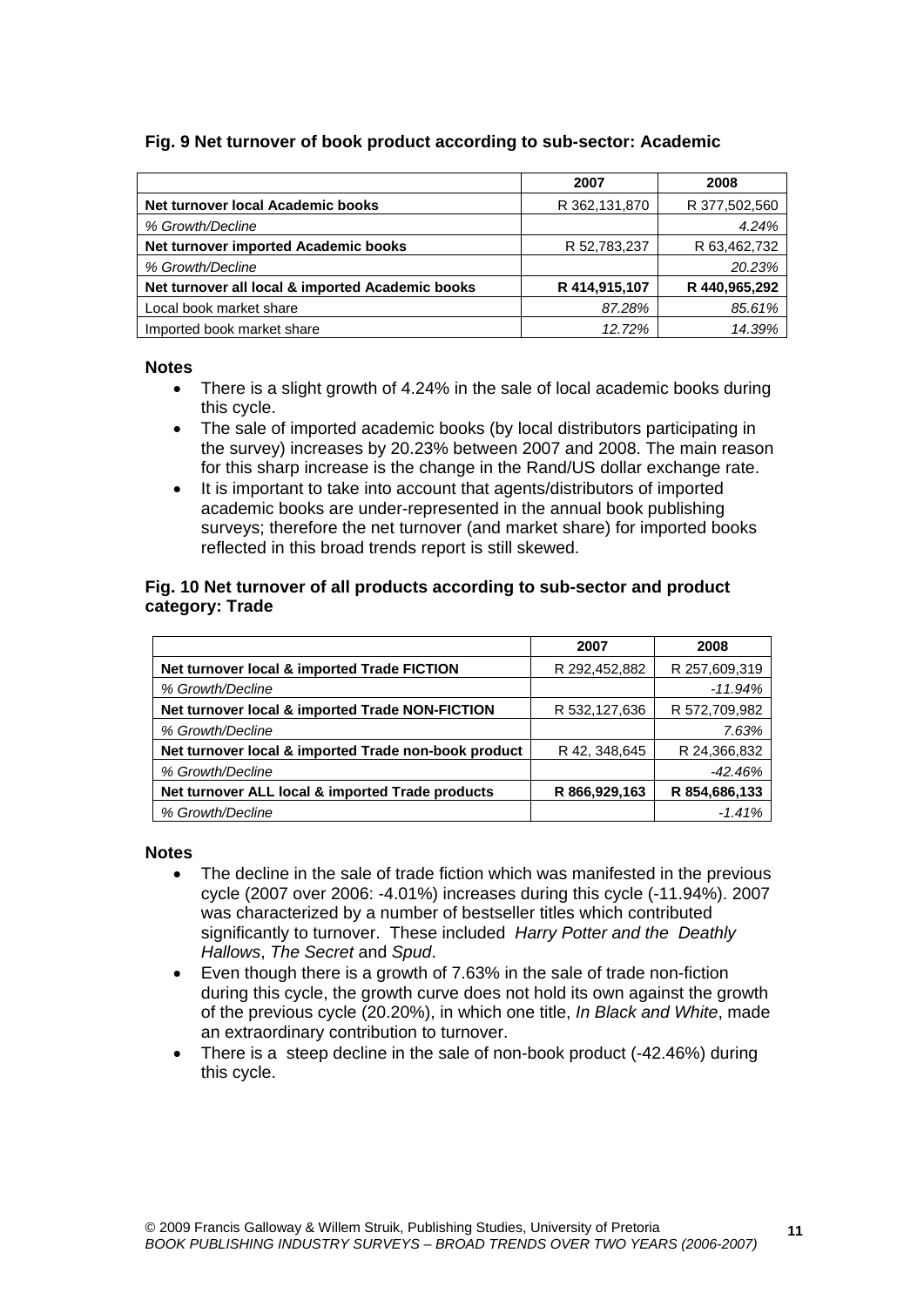## **Fig. 11 Net turnover of all products according to sub-sector and product category: Trade (local and imported fiction and non-fiction)**

|                                             | 2007          | 2008          |
|---------------------------------------------|---------------|---------------|
| Net turnover local Trade FICTION            | R 85,056,018  | R 87,128,239  |
| % Growth/Decline                            |               | 2.44%         |
| Net turnover imported Trade FICTION         | R 207,396,864 | R 170,481,080 |
| % Growth/Decline                            |               | $-17.80\%$    |
| <b>Net turnover local Trade NON-FICTION</b> | R 248,077,668 | R 236,004,468 |
| % Growth/Decline                            |               | $-4.87%$      |
| Net turnover imported Trade NON-FICTION     | R 284,049,968 | R 336,705,514 |
| % Growth/Decline                            |               | 18.54%        |

#### **Notes**

- The sale of locally published trade fiction manifests a very modest increase of 2.44% in turnover, well below the 12,1% inflation rate.
- Imported trade non-fiction sale declines by 17.80% off the very high 2007 turnover, which was driven by a few bestseller titles.
- Locally published trade non-fiction records a decline of 4.87% off the 2007 turnover, which was greatly influenced by the sale of Jake White's *In Black and White.*
- Imported trade non-fiction sales increases by 18.54% during this cycle, without any bestseller titles making extraordinary contributions to the increase.

## **Fig. 12 Net turnover of all products according to sub-sector and product category: Education**

|                                                      | 2007            | 2008            |
|------------------------------------------------------|-----------------|-----------------|
| Net turnover local & imported SCHOOL books           | R 1,569,489,591 | R 1,632,035,884 |
| % Growth/Decline                                     |                 | 3.99%           |
| Net turnover local & imported FET books              | R 35,849,637    | R 67,662,614    |
| % Growth/Decline                                     |                 | 88.74%          |
| Net turnover local & imported ABET books             | R 19,535,042    | R 37,773,043    |
| % Growth/Decline                                     |                 | 93.36%          |
| Net turnover local & imported Education non-book     |                 |                 |
| product                                              | R 2,221,136     | R 5,147,484     |
| % Growth/Decline                                     |                 | 131.75%         |
| Net turnover ALL local & imported Education products | R 1,627,095,406 | R 1,742,619,025 |
| % Growth/Decline                                     |                 | 7.10%           |

- The marked growth in the sale of FET books is due to the implementation of the new FET curricula.
- The continued growth in the sale of ABET books is due to special projects linked to funding.
- The lower growth rate in the sale of schoolbooks is linked to the cycle of curriculum change. Schools are becoming more depended on the replenishment of textbooks than the replacement of existing titles by new ones due to the rollout of the curriculum.
- The sales of non-book products more than doubled in this cycle because of special funding to provide schools with wall maps.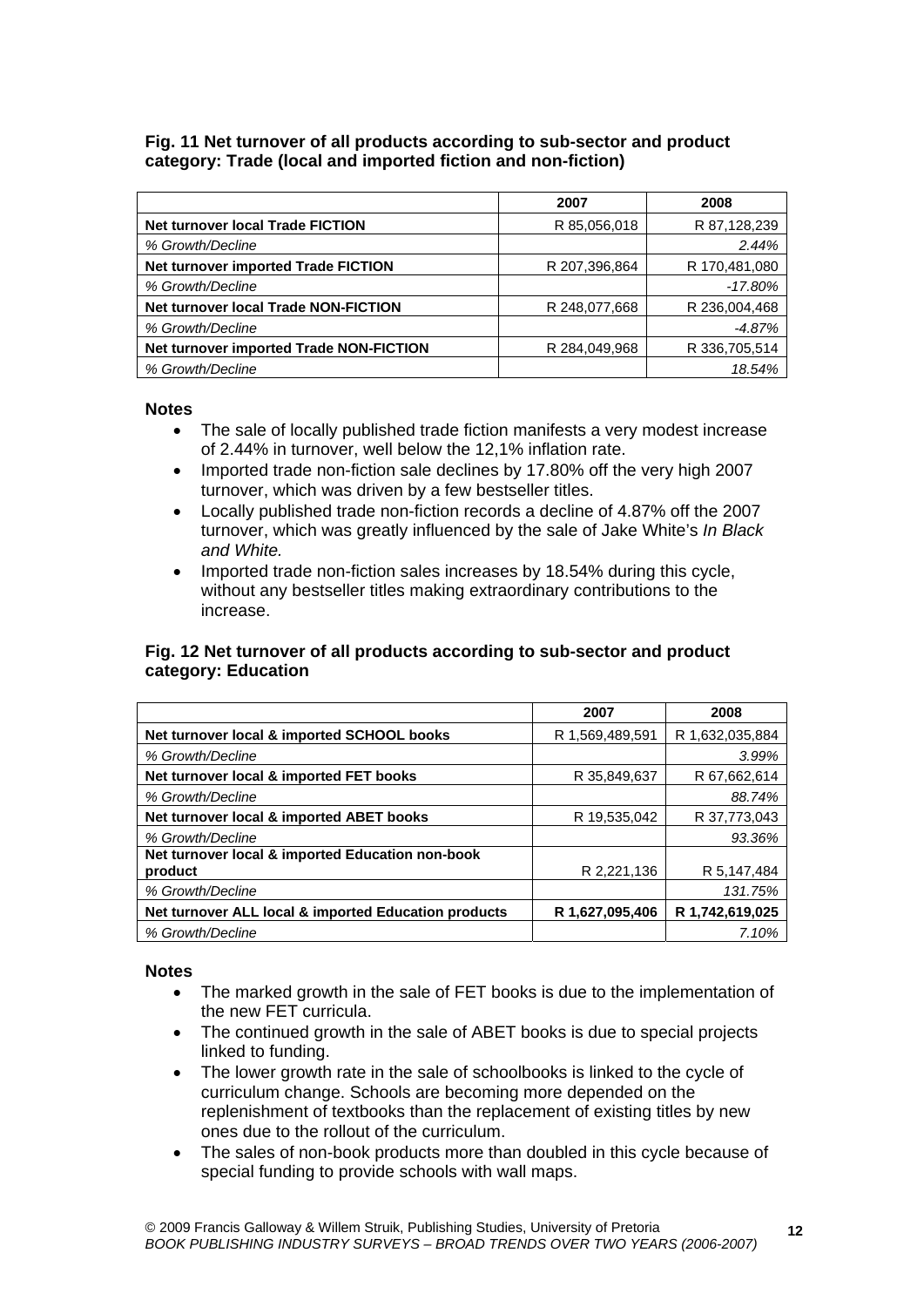# **Fig. 13 Net turnover of all products according to sub-sector and product category: Academic**

|                                                     | 2007          | 2008          |
|-----------------------------------------------------|---------------|---------------|
| Net turnover local & imported Academic TEXT books   | R 213,476,328 | R 257,679,841 |
| % Growth/Decline                                    |               | 20.71%        |
| Net turnover local & imported PROFESSIONAL books    | R 196,502,491 | R 178,363,829 |
| % Growth/Decline                                    |               | $-9.23%$      |
| Net turnover local & imported SCHOLARY books        | R 4,936,288   | R 4,921,622   |
| % Growth/Decline                                    |               | $-0.30%$      |
| Net turnover local & imported Academic non-book     |               |               |
| product                                             | R 111,991,755 | R 121,159,894 |
| % Growth/Decline                                    |               | 8.19%         |
| Net turnover ALL local & imported Academic products | R 526,906,862 | R 562,125,186 |
| % Growth/Decline                                    |               | 6.68%         |

#### **Notes**

- There is an overall growth of 6.68% in the sales of academic books during this cycle.
- The highest growth curve is in the sales of academic textbooks (20.71%).
- The growth of 8.19% in the sales of academic non-book products refers to the sales of electronic products.
- See fourth bullet note of Fig.16.

# **Fig. 14 Net turnover of local books according to language: Trade (Fiction)**

|                                              | 2007          | 2008         |
|----------------------------------------------|---------------|--------------|
| <b>Net turnover local English FICTION</b>    | R 25,422,788  | R 27,478,353 |
| % Growth/Decline                             |               | 8.09%        |
| <b>Net turnover local Afrikaans FICTION</b>  | R 58,256, 422 | R 63,803,350 |
| % Growth/Decline                             |               | 9.52%        |
| Net turnover local African languages FICTION | R 441,111     | R 561, 442   |
| % Growth/Decline                             |               | 27.28%       |
| <b>Net Turnover All local FICTION</b>        | R 83,729,715  | R 91,843,145 |
| % Growth/Decline                             |               | 9.69%        |

- There is an overall growth of 9.69% in the sale of local fiction, in spite of the general economic downturn. (In the previous cycle there was an overall decline of 11.48% in the sale of local fiction.) This growth is largely driven by the second title in the *Spud* series and by increased production of Afrikaans fiction titles.
- The growth of 8.09% in the sale of local English fiction is mainly due to the sale of *Spud – The Madness Continues*.
- The growth of 27.28% in the sale of local fiction in African languages is a good sign after the sharp decline in the previous cycle. However, with such a low base one title can make this kind of difference.
- During 2008 the sale of local fiction in Afrikaans constitutes almost 70% (69.47%) of local trade fiction turnover. During this cycle the sale of Afrikaans fiction grew by 9.52%, driven mainly by new titles published in 2008.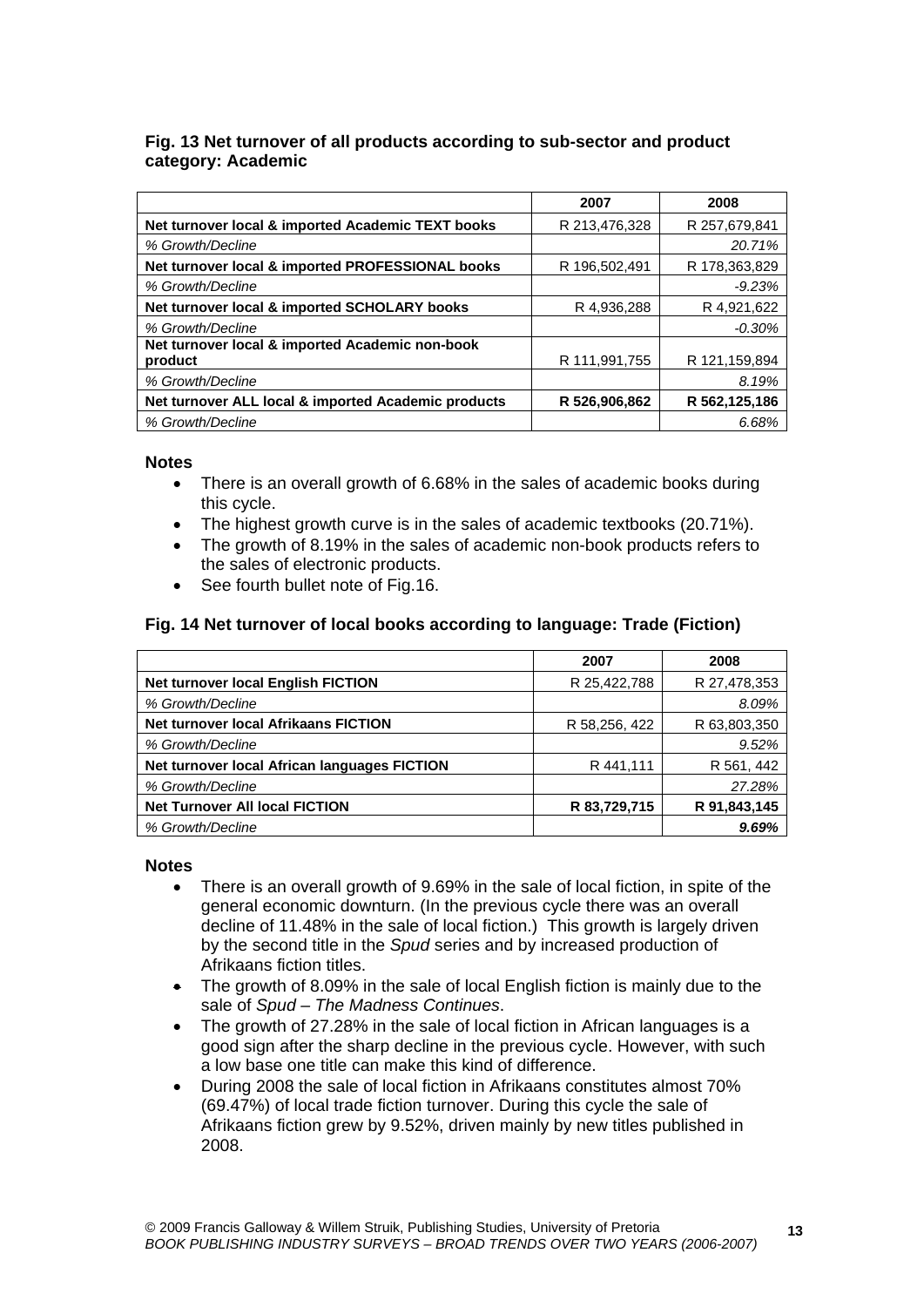## **Fig. 15 Net turnover of local books according to language: Trade (Non-Fiction)**

|                                                  | 2007          | 2008          |
|--------------------------------------------------|---------------|---------------|
| Net turnover local English NON-FICTION           | R 175,795,239 | R 132,445,209 |
| % Growth/Decline                                 |               | $-24.66%$     |
| <b>Net turnover local Afrikaans NON-FICTION</b>  | R 56,118,007  | R 73,272,621  |
| % Growth/Decline                                 |               | 30.57%        |
| Net turnover local African Languages NON-FICTION | R 16,159,245  | R 21,954,455  |
| % Growth/Decline                                 |               | 35.86%        |
| <b>Net turnover All local NON-FICTION</b>        | R 247,045,633 | R 227,672,285 |
| % Growth/Decline                                 |               | $-7.84%$      |

#### **Notes**

- The sale of locally published non-fiction trade books declines by 7.84% during this cycle – this decline is a continuation of the trend manifested in the previous cycle (2007 over 2006: -4.51%).
- The turnover of local English non-fiction declines by a quarter between 2007 and 2008. The sale of local English non-fiction constitutes 58.17% of the turnover of all local non-fiction in 2008.
- There is a healthy growth in the turnover of local Afrikaans non-fiction (30.57%) during this cycle.
- The highest growth curve is evident in the sale of non-fiction in African languages, linked to the sale of Bibles.

## **Fig. 16 Net turnover of local books according to language: Education (School books)**

|                                                   | 2007            | 2008            |
|---------------------------------------------------|-----------------|-----------------|
| Net turnover local English SCHOOL books           | R 971,838,515   | R 968,802,405   |
| % Growth/Decline                                  |                 | $-0.31%$        |
| Net turnover local Afrikaans SCHOOL books         | R 160,054,444   | R 131,027,489   |
| % Growth/Decline                                  |                 | $-18.14%$       |
| Net turnover local African languages SCHOOL books | R 176,068,554   | R 219,707,312   |
| % Growth/Decline                                  |                 | 24.79%          |
| Net turnover All local SCHOOL books               | R 1,307,961,513 | R 1,319,537,206 |
| % Growth/Decline                                  |                 | 0.89%           |

- The overall sale of local schoolbooks reaches a plateau during this cycle.
- The sale of school books in African languages manifests a striking growth of nearly 25%.
- The sale of school books in Afrikaans dropped by 18.14%.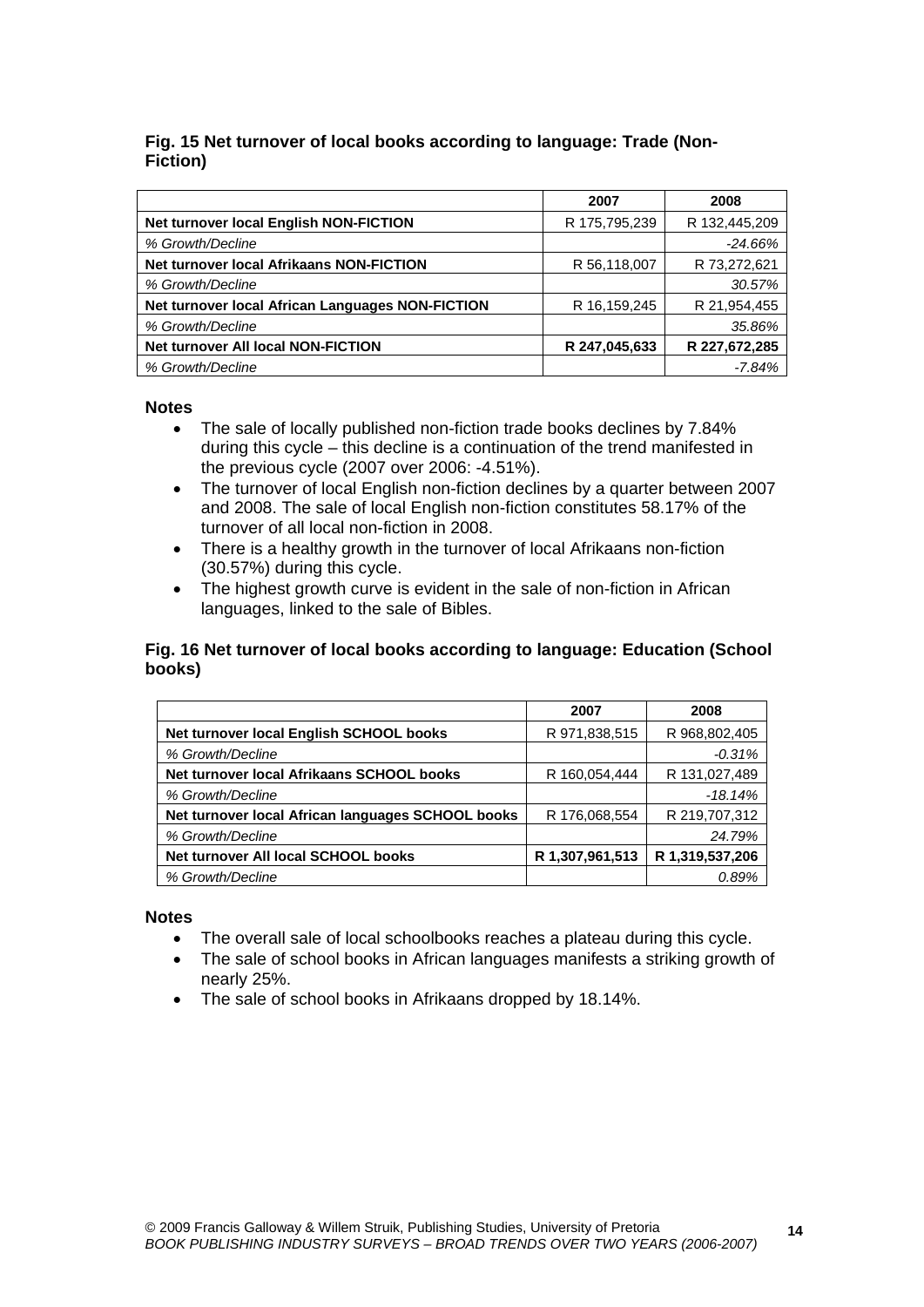# **Fig. 17 Net turnover of local books according to language: Education (FET)**

|                                                | 2007         | 2008         |
|------------------------------------------------|--------------|--------------|
| Net turnover local English FET books           | R 27,694,965 | R 56,804,973 |
| % Growth/Decline                               |              | 105.11%      |
| Net turnover local Afrikaans FET books         | R 542,224    | R 538,870    |
| % Growth/Decline                               |              | $-0.62%$     |
| Net turnover local African languages FET books | R0           | R 20,795     |
| % Growth/Decline                               |              |              |
| Net turnover All local FET books               | R 28,237,189 | R 57,364,638 |
| % Growth/Decline                               |              | 103.15%      |

#### **Notes**

- The new NQF2 syllabus was introduced in 2007. By 2008 the sale of FET books has more than doubled.
- All textbooks are published in English, except for textbooks to be used in the study of Afrikaans as one of the curriculum subjects. The Afrikaans education sub-sector will not benefit from this potentially expanding market.

## **Fig. 18 Net turnover of local books according to language: Education (ABET)**

|                                                 | 2007         | 2008         |
|-------------------------------------------------|--------------|--------------|
| Net turnover local English ABET books           | R 15,361,113 | R 33,505,978 |
| % Growth/Decline                                |              | 118.12%      |
| Net turnover local Afrikaans ABET books         | R 11,358     | R 184,163    |
| % Growth/Decline                                |              |              |
| Net turnover local African languages ABET books | R 205,510    | R 1,202,535  |
| % Growth/Decline                                |              |              |
| Net turnover of All local ABET books            | R 15,577,981 | R 34,892,676 |
| % Growth/Decline                                |              | 123.99%      |

- English books dominate the ABET market, which has more than doubled during this cycle. The conspicuous growth in turnover can be linked to the implementation of special literacy projects announced in 2007.
- For the first time, during 2008, the recorded sale of ABET books in African languages reached more than R1m per annum.
- NGOs do not participate in the annual surveys, therefore the net turnover for all local ABET books recorded in this broad trends overview only accounts only for commercial publishers investing in ABET material.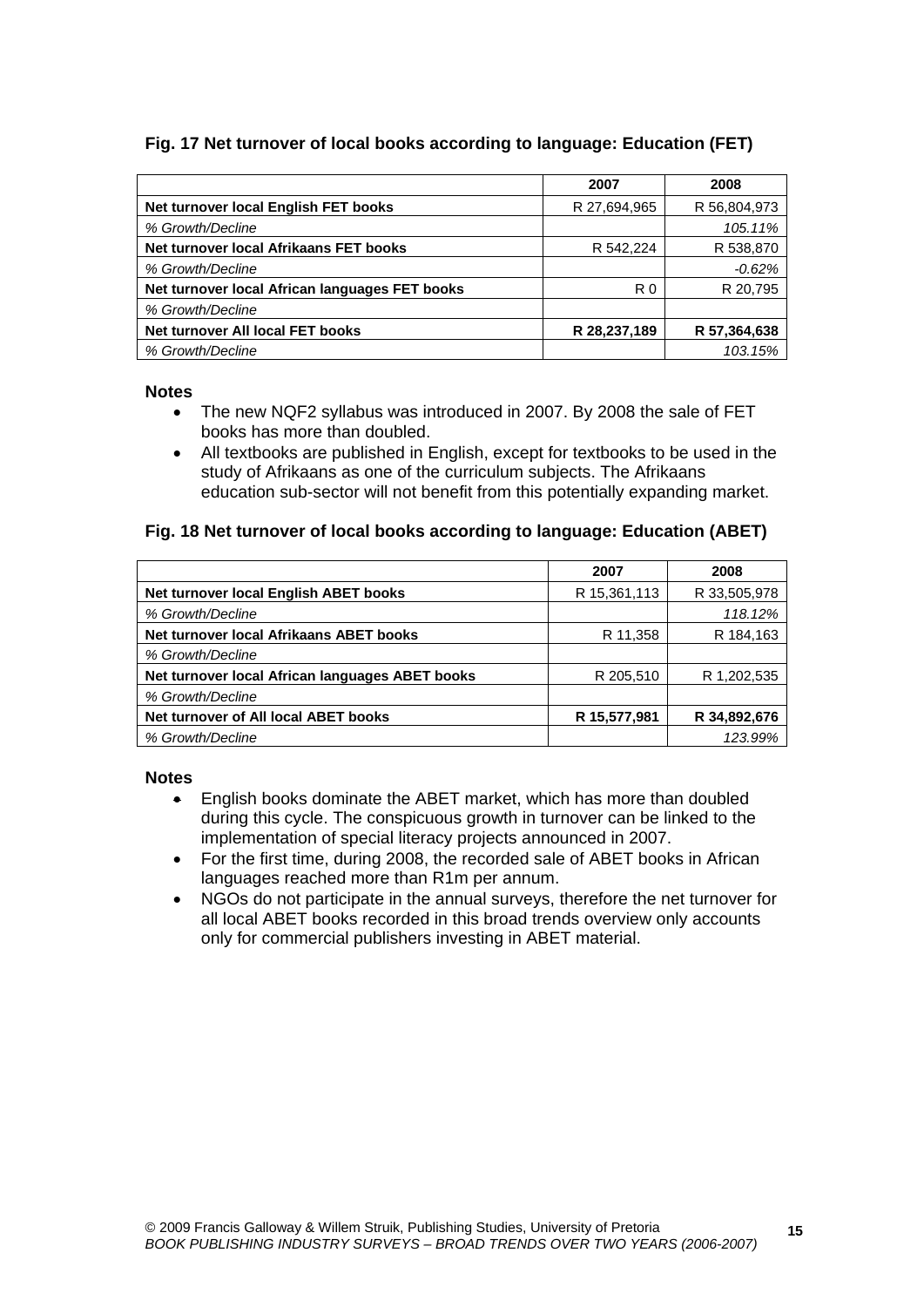# **Fig. 19 Net turnover of local books according to language: Academic (Textbooks)**

|                                                 | 2007           | 2008          |
|-------------------------------------------------|----------------|---------------|
| Net turnover local English TEXT books           | R 155,306,076  | R 174,870,023 |
| % Growth/Decline                                |                | 12.60%        |
| Net turnover local Afrikaans TEXT books         | R 23,651,182   | R 20,398,793  |
| % Growth/Decline                                |                | $-13.75%$     |
| Net turnover local African languages TEXT books | R <sub>0</sub> | R 171, 676    |
| % Growth/Decline                                |                |               |
| Net turnover of All local TEXT books            | R 178,957,258  | R 195,440,492 |
| % Growth / Decline                              |                | 9.21%         |

#### **Notes**

- The growth curve in the sale of English local academic textbooks, which manifested itself in the previous cycle (2007 over 2006: 23.44%), continues during this cycle (12.60%), linked to an increase of more than 33% in the number of new titles published in 2008. Most of the sales of these new titles are likely to be realized in 2009.
- The sale of Afrikaans local academic textbooks keeps declining in the previous cycle by 44.86% and during this cycle by 13.75%. (The decline between 2006 and 2008 amounts to 48.03%.) This trend is a clear indicator of the negative impact on the higher functions of Afrikaans by the shift to English as language of instruction at erstwhile Afrikaans language higher institutions.

## **Fig. 20 Net turnover of local books according to language: Academic (Professional books)**

|                                                         | 2007          | 2008          |
|---------------------------------------------------------|---------------|---------------|
| Net turnover local English PROFESSIONAL books           | R 161,105,580 | R 151,275,374 |
| % Growth/Decline                                        |               | $-6.10%$      |
| Net turnover local Afrikaans PROFESSIONAL books         | R 11,454,527  | R 16,400,000  |
| % Growth/Decline                                        |               | 43.17%        |
| Net turnover local African languages PROFESSIONAL books | R 0           | R0            |
| % Growth/Decline                                        |               |               |
| Net turnover of All local PROFESSIONAL books            | R 172,560,107 | R 167,675,374 |
| % Growth/Decline                                        |               | $-2.83%$      |

- There is a slight decline of 2.83% in the sale of all local professional books, continuing the trend from the previous cycle (2007 over 2006: -6.23%).
- There is a decline of 6.10% in the sale of professional books in English, which constitutes 90.22% of the 2008 market in this production category.
- There is a growth of 43.17% in the sale of professional books in Afrikaans.
- No professional books are published/sold in African languages.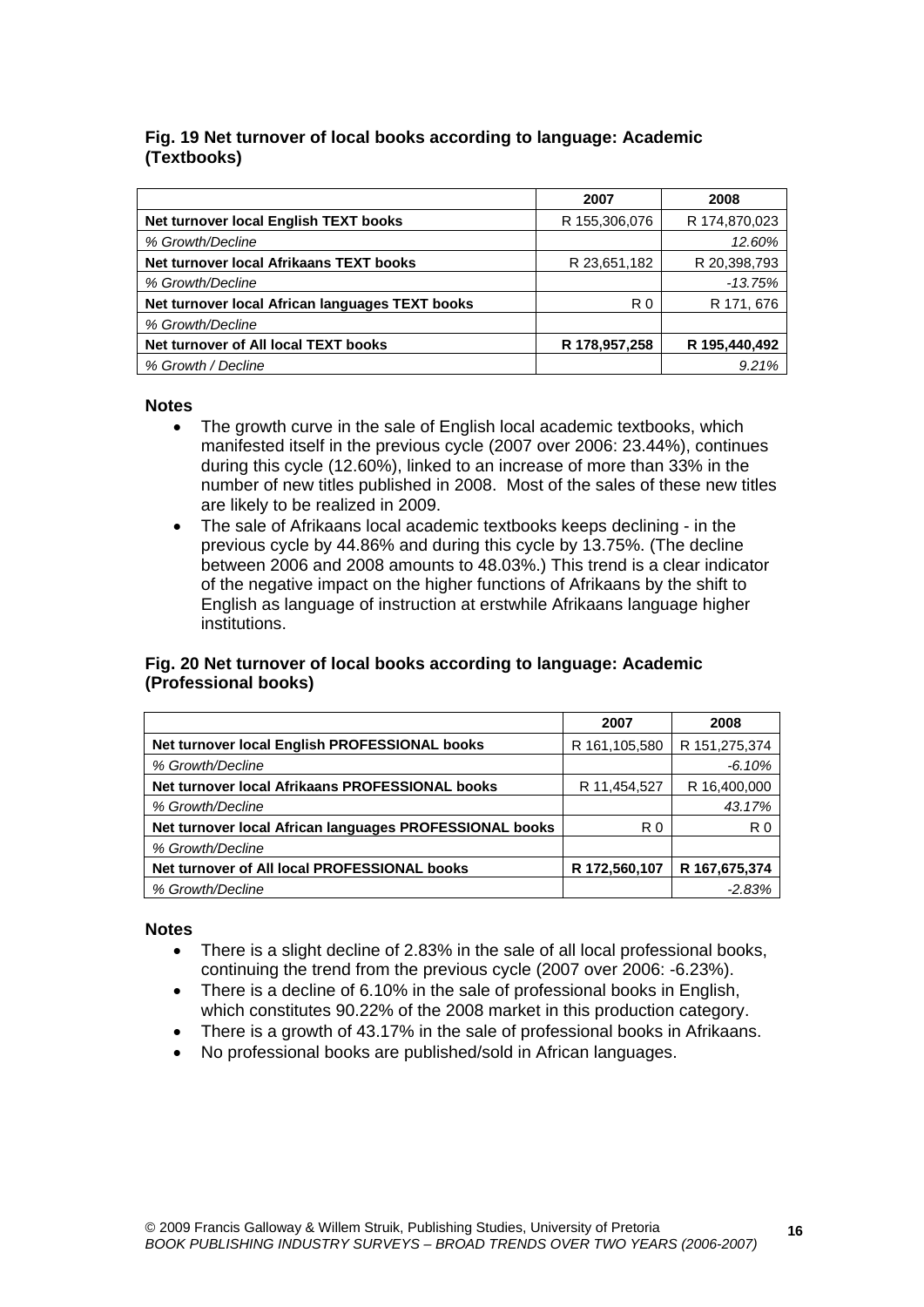## **Fig. 21 Net turnover of local books according to language: Academic (Scholarly books)**

|                                                      | 2007           | 2008        |
|------------------------------------------------------|----------------|-------------|
| Net turnover local English SCHOLARLY books           | R 3,368,565    | R 3,424,336 |
| % Growth/Decline                                     |                | 1.66%       |
| Net turnover local Afrikaans SCHOLARLY books         | R <sub>0</sub> | R 320       |
| % Growth/Decline                                     |                |             |
| Net turnover local African languages SCHOLARLY books | R <sub>0</sub> | R 14 157    |
| % Growth/Decline                                     |                |             |
| Net turnover of All local SCHOLARLY books            | R 3,368,565    | R 3,438,813 |
| % Growth/Decline                                     |                | 2.09%       |

#### **Notes**

• It seems as if there is only a niche market for local scholarly books in English.

**17**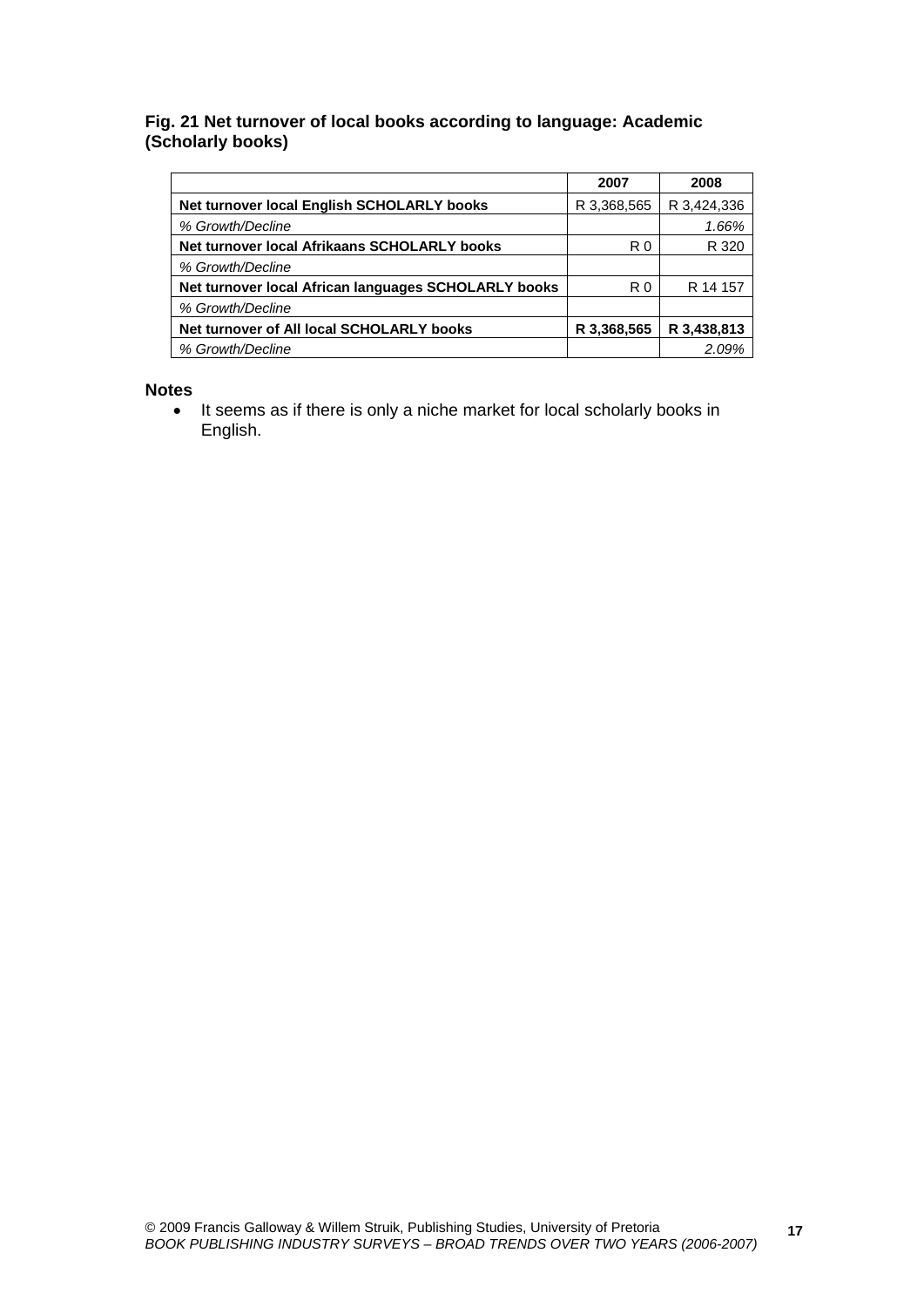# **PRODUCTION PROFILE 38 participating publishers over 2 years**

# **Fig. 22 Total local production of first/revised editions and reprints**

|                              | 2007   | 2008      |
|------------------------------|--------|-----------|
| Total first/revised editions | 7,266  | 3,999     |
| % Growth/Decline             |        | -44.96%   |
| Total reprint editions       | 10,186 | 9,400     |
| % Growth/Decline             |        | $-7.72%$  |
| <b>Total All editions</b>    | 17.452 | 13,399    |
| % Growth/Decline             |        | $-23.22%$ |

#### **Notes**

- The total production of the industry declines by almost a quarter (23.22%) during this cycle.
- There is a conspicuous decline in the number of first and revised editions during 2008. This decline is manifested specifically in the education subsector and in the production of schoolbooks (see Fig. 23).
- The decline in the production of new schoolbooks is linked to the fact that the final stage of the rollout of the National Curriculum (Grade 12) was reached in 2008.
- Although there is a decline of 7.72% in the production of reprint editions during this cycle, the industry is backlist driven in 2008.

# **Fig. 23 Local production of first/revised editions according to sub-sector**

|                                  | 2007  | 2008       |
|----------------------------------|-------|------------|
| Trade first/revised editions     | 1,028 | 1,060      |
| % Growth/Decline                 |       | 3.11%      |
| Education first/revised editions | 5.842 | 2,713      |
| % Growth/ Decline                |       | $-53.56\%$ |
| Academic first/revised editions  | 396   | 266        |
| % Growth/Decline                 |       | $-32.83%$  |

#### **Notes**

- The local production of first/revised editions of trade titles manifests a small increase of 3.11%.
- During this cycle the production of new/revised schoolbooks declines by more that half (53.56%). This is directly linked to the completion of the rollout of the National Curriculum.
- The trend of the previous cycle, namely a striking decline in the local production of academic books, continues during this cycle.

# **Fig. 24 Local production of reprint editions according to sub-sector**

|                            | 2007  | 2008      |
|----------------------------|-------|-----------|
| Trade reprint editions     | 1.417 | 810       |
| % Growth/Decline           |       | $-42.84%$ |
| Education reprint editions | 8,901 | 8,171     |
| % Growth/Decline           |       | $-8.2%$   |
| Academic reprint editions  | 893   | 419       |
| % Growth/Decline           |       | $-53.08%$ |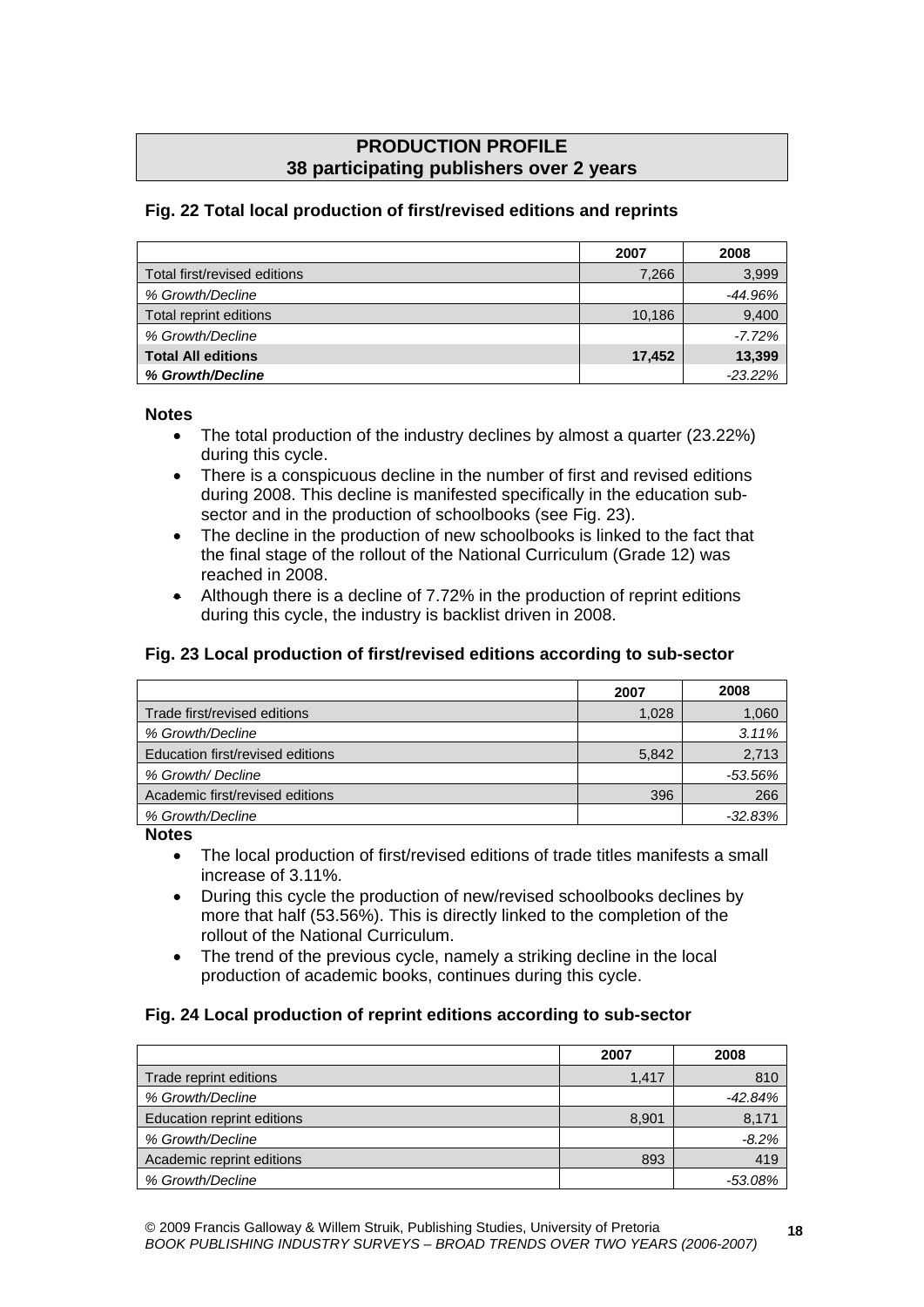#### **Notes**

- The local production of trade reprints declines by more than 40% during this cycle. This is in sharp contrast to the emerging pattern of backlist development in the previous cycle.
- The local production of education reprints declines by 8.2% during this cycle.
- The marked decline of more than 50% in the local production of academic reprints, linked to the 32.83% decline in the production of new academic titles, should be investigated in more depth in terms of product categories; the market share of imported books; curriculum needs; shifts in the target market; the shelf life of books; self-publishing by academic authors; and the role of the internet and e-publishing in the academic environment.

## **Fig. 25 Local production of first/revised editions according to production category and language: English**

|                               | 2007  | 2008      |
|-------------------------------|-------|-----------|
| <b>Trade FICTION</b>          | 91    | 100       |
| % Growth/Decline              |       | 9.89%     |
| <b>Trade NON-FICTION</b>      | 243   | 376       |
| % Growth/Decline              |       | 54.73%    |
| <b>Education SCHOOL books</b> | 1,891 | 1,041     |
| % Growth/Decline              |       | $-44.95%$ |
| <b>Education FET</b>          | 228   | 352       |
| % Growth/Decline              |       | 54.39%    |
| <b>Education ABET</b>         | 65    | 11        |
| % Growth/Decline              |       | $-83.08%$ |
| Academic TEXT books           | 130   | 173       |
| % Growth/Decline              |       | 33.08%    |
| Academic PROFESSIONAL books   | 236   | 44        |
| % Growth/Decline              |       | -81.36%   |
| Academic SCHOLARLY books      | 19    | 63        |
| % Growth/Decline              |       | 231.58%   |
| <b>ALL English books</b>      | 2,903 | 2,160     |
| % Growth/Decline              |       | $-25.59%$ |

- During this cycle the local production of English books declines by 25.59%.
- There is a slight growth (9.89%) in the production of fiction titles in English from 91 in 2007 to 100 in 2008.
- The local production of non-fiction titles increases by more than 50% during this cycle – from 243 in 2007 to 376 in 2008. This is a reversal of the trend of declining numbers during the previous cycle and is linked to an initiative by the state, which resulted in the production of non-fiction titles for the library sector and reading development schemes.
- The production of English schoolbooks declines by 44.95% during this cycle. This is in sharp contrast to the increase of 70.32% of the previous cycle. This decline is linked to the completion of the rollout of the National Curriculum.
- The growth in the number of new FET titles in English confirms the growth trend for this production category.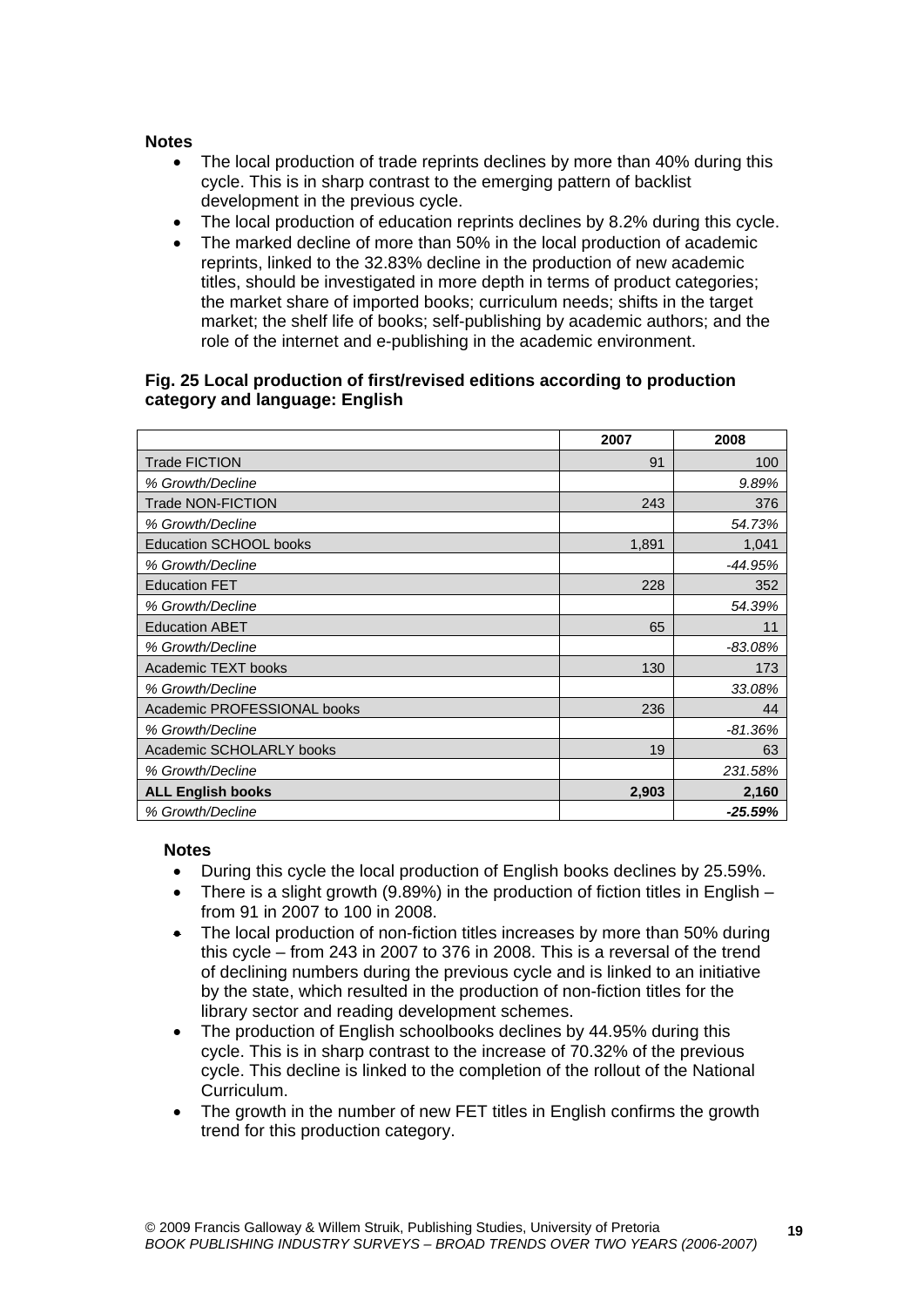- There is a decline of 83.08% in the local production of English ABET titles during this cycle. The new ABET programme was launched in 2007 and books were already produced and available by 2008.
- The decline of 33.08% in the local production of English academic textbooks confirms the declining trend for this production category.
- There is a striking decline in the local production of English professional books during this cycle.
- There is a conspicuous growth in the small number of English scholarly titles during this cycle.

## **Fig. 26 Local production of first/revised editions according to production category and language: Afrikaans**

|                               | 2007           | 2008      |
|-------------------------------|----------------|-----------|
| <b>Trade FICTION</b>          | 445            | 320       |
| % Growth/Decline              |                | $-28.09%$ |
| <b>Trade NON-FICTION</b>      | 158            | 246       |
| % Growth/Decline              |                | 55.70%    |
| <b>Education SCHOOL books</b> | 798            | 326       |
| % Growth/Decline              |                | $-59.15%$ |
| <b>Education FET</b>          | 10             | 5         |
| % Growth/Decline              |                | $-50.00%$ |
| <b>Educational ABET</b>       | $\Omega$       | 2         |
| % Growth Decline              |                |           |
| Academic TEXT books           | $\overline{4}$ | 14        |
| % Growth/Decline              |                | 250.00%   |
| Academic PROFESSIONAL books   | $\overline{2}$ | 2         |
| % Growth/Decline              |                | $-35.43%$ |
| Academic SCHOLARLY books      | $\Omega$       | 0         |
| % Growth/Decline              |                |           |
| <b>ALL Afrikaans books</b>    | 1,417          | 915       |
| % Growth/Decline              |                | $-35.43%$ |

- The production of Afrikaans books declines by 35.43% during this cycle.
- There is a striking decline of 28.09% in the production of Afrikaans fiction titles during this cycle. This is in sharp contrast to the high growth manifested in this production category during the previous cycle. The publishing of revised and rebranded editions and omnibuses of previously published titles which made a significant contribution to the title output since 2005 is much less prominent in 2008, probably due to a lack of suitable titles.
- There is a striking growth of 55.70% in the production of Afrikaans nonfiction titles during this cycle. This is in contrast to the decline manifested in this production category during the previous cycle.
- The production of Afrikaans schoolbooks declines dramatically from 798 titles to 326 (59.15%) during this cycle.
- The production of Afrikaans FET and ABET books remains marginal.
- Although more Afrikaans academic textbook titles are produced during this cycle (14 in 2008 versus the 4 of 2007) the once lucrative market for Afrikaans textbooks is under threat.
- Only 2 professional books (and not even one scholarly book) in Afrikaans are published during this cycle.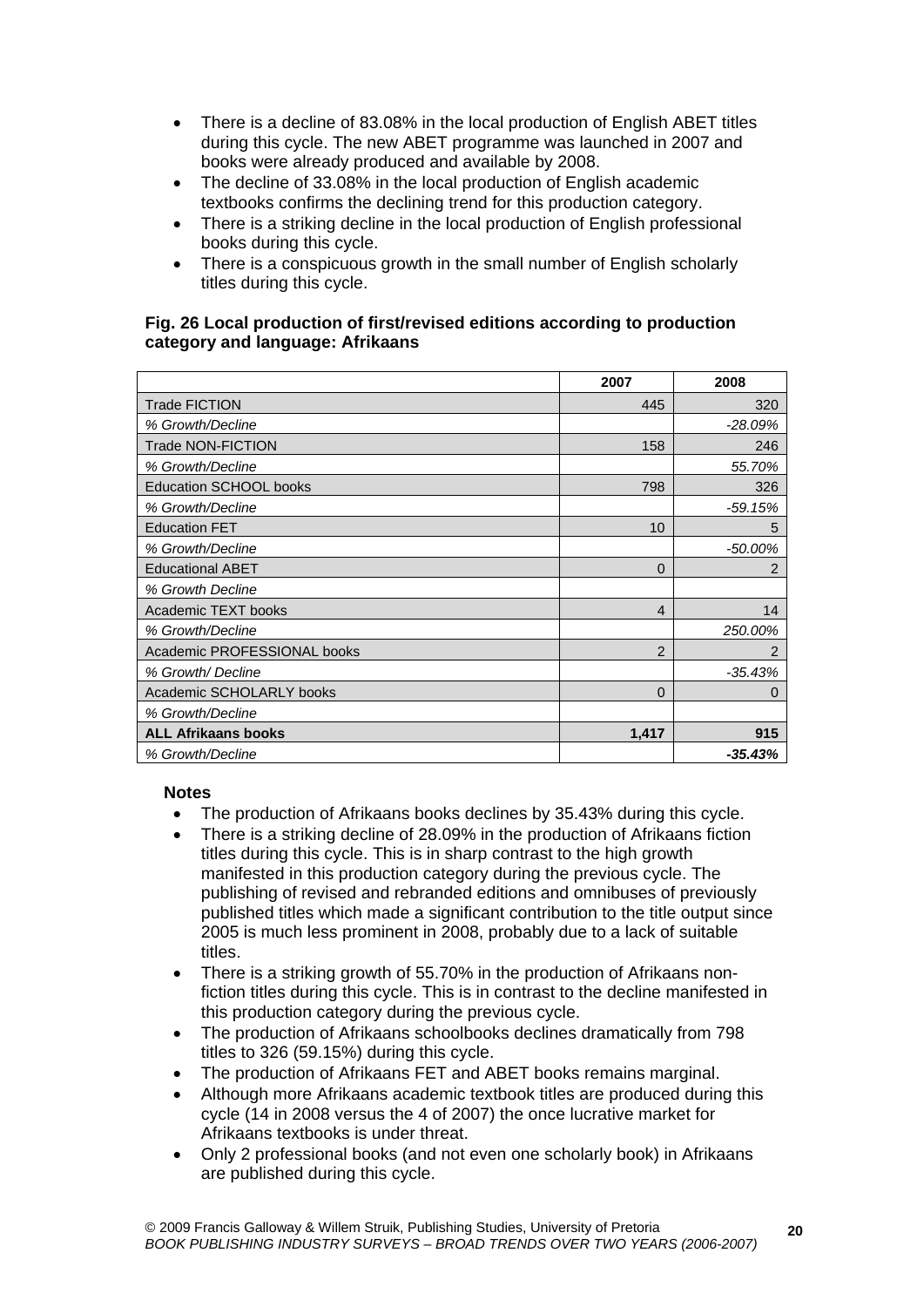|                                   | 2007           | 2008        |
|-----------------------------------|----------------|-------------|
| <b>Trade FICTION</b>              | 48             | 20          |
| % Growth/Decline                  |                | $-58.33%$   |
| Trade NON-FICTION                 | 20             | 15          |
| % Growth/Decline                  |                | $-25.00%$   |
| Education SCHOOL books            | 2,347          | 1,215       |
| % Growth/Decline                  |                | $-48.23%$   |
| <b>Education FET</b>              | $\overline{2}$ | 0           |
| % Growth/Decline                  |                | $-100.00\%$ |
| <b>Education ABET</b>             | 18             | 6           |
| % Growth/Decline                  |                | $-66.67%$   |
| Academic TEXT books               | 1              |             |
| % Growth/Decline                  |                |             |
| Academic PROFESSIONAL books       | 0              | $\Omega$    |
| % Growth/Decline                  |                |             |
| Academic SCHOLARLY books          | 0              | 0           |
| % Growth/Decline                  |                |             |
| <b>ALL African language books</b> | 2,436          | 1,257       |
| % Growth/Decline                  |                | $-48.40%$   |

## **Fig. 27 Local production of first/revised editions according to production category and language: African languages**

#### **Notes**

- The production of trade fiction books declines by 58.83% and non-fiction books by 25.00% during this cycle.
- The decline of 48.23% in the production of school books in the African languages is in line with the decline of 44.95% of English school books, and 59.15% of Afrikaans school books, and is directly linked to the completion of the rollout of the National Curriculum.
- The trend to conduct ABET courses through the medium of English continues as is reflected by the decline of 66.67% in the production of African language titles.

#### **Time-scale for implementing Curriculum 2005 & the National Curriculum Statement (NCS)**

| Year | Actual<br>Implementation of<br>new Curricula | <b>Envisaged</b><br>Implementation of<br><b>Curriculum 2005</b> | <b>Envisaged</b><br>Implementation of<br><b>NCS</b> |
|------|----------------------------------------------|-----------------------------------------------------------------|-----------------------------------------------------|
| 1998 | Grades 1                                     | Grades 1 & 7                                                    |                                                     |
| 1999 | Grades 2                                     | Grades 2 & 8                                                    |                                                     |
| 2000 | Grades 3 & 7                                 | Grades 3 & 9                                                    |                                                     |
| 2001 | Grades 4 & 8                                 | Grades 4 & 10                                                   |                                                     |
| 2002 | Grades 5 & 9                                 | Grades 5 & 11                                                   |                                                     |
| 2003 | Grades 6                                     | Grades 6 & 12                                                   |                                                     |
| 2004 | Grades R <sup>*</sup> , 1, 2 & 3             |                                                                 | Grades R <sup>*</sup> , 1, 2 & 3                    |
| 2005 | Grades 4, 5 & 6                              |                                                                 | Grades 4, 5 & 6                                     |
| 2006 | Grades 7 & 10                                |                                                                 | Grades 7 & 10                                       |
| 2007 | Grades 8, 9** & 11                           |                                                                 | Grades 8 & 11                                       |
| 2008 | Grade 12                                     |                                                                 | Grades 9 & 12                                       |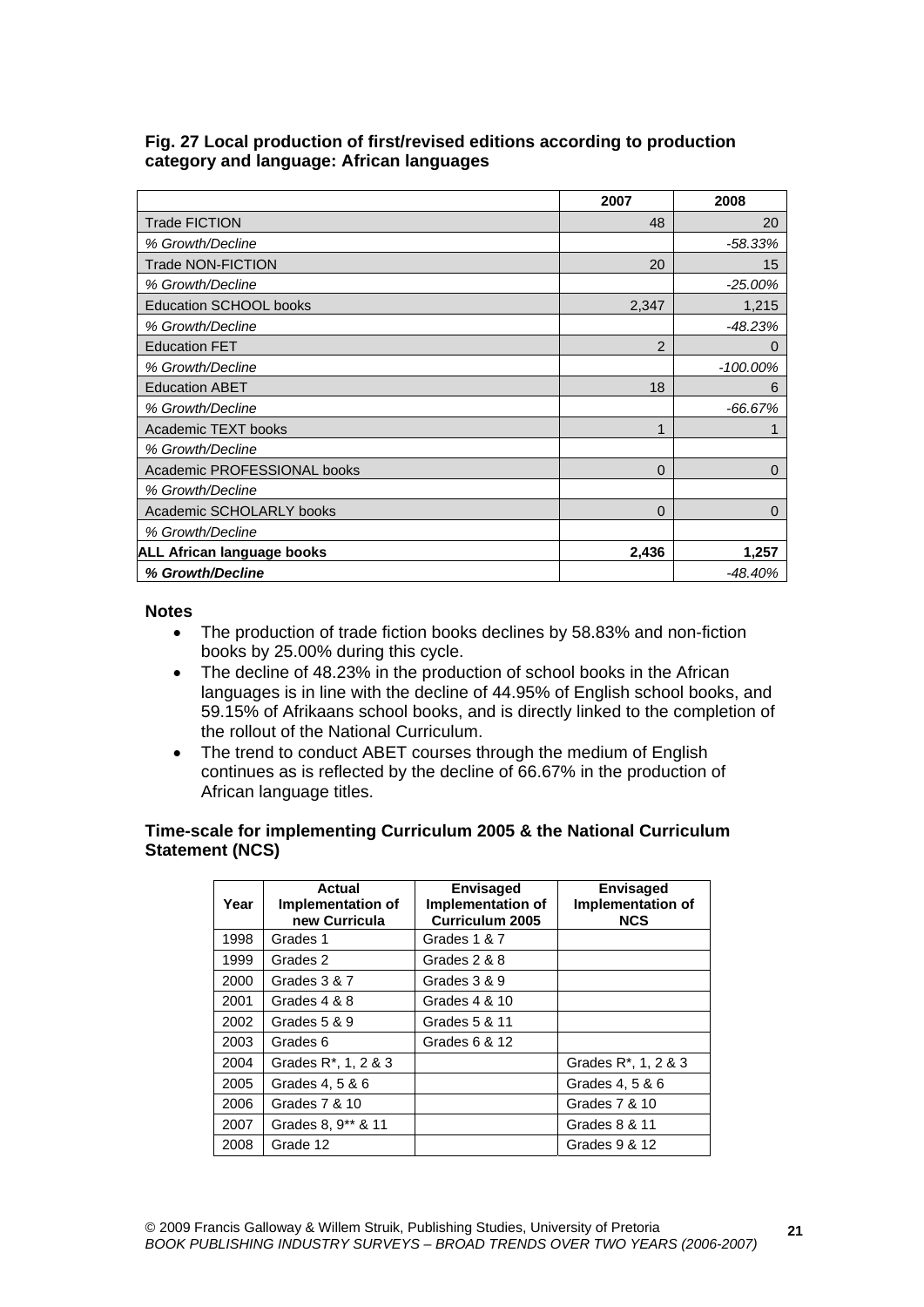#### **Notes**

- The table above summarises the implementation of Curriculum 2005 and the National Curriculum Statement (NCS), comparing the envisaged implementation dates of specific Grades with the actual implementation dates.
- Education titles were produced and submitted to the Department of Education approximately 12-18 months before the actual implementation. The timeframe for producing these titles might differ between specific publishers.
- Grade R is gradually implemented, and will be finalised in 2010.
- \*\* The production of Grade 9 titles was fast-tracked in order to implement with Grades 8 and 11 during 2007.
- During 2007 new textbooks were produced for the implementation of Grade 12 in 2008.
- The rollout of the Curriculum was completed in 2008 and no new textbooks were produced for the implementation of a Grade in 2009.

| Year | Implementation of FET Curriculum at Colleges |
|------|----------------------------------------------|
| 2007 | NQF Level 2                                  |
| 2008 | NQF Level 3                                  |
| 2009 | NQF Level 4                                  |

## **Time-scale for implementing the FET curriculum**

- Textbooks for the new curriculum, which was implemented in 2007, were only purchased early 2007.
- Part of the 2008 textbooks could already be bought during 2007.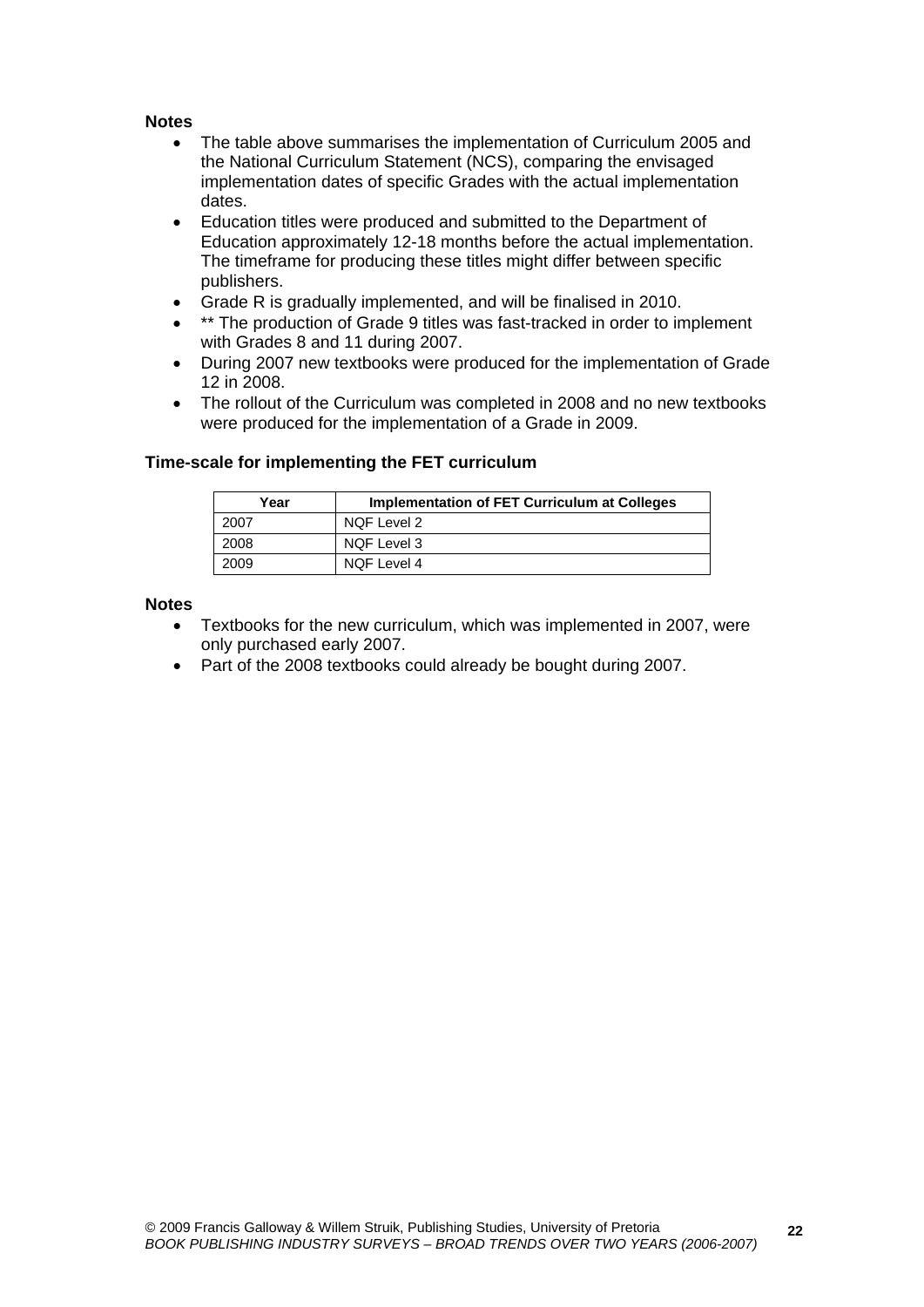# **AUTHOR & ROYALTY PROFILE 38 participating publishers over 2 years**

## **Fig. 28 Number of authors/third parties receiving royalties**

|                         | 2007   | 2008   |
|-------------------------|--------|--------|
| Number of authors       | 13.784 | 15,988 |
| % Growth/Decline        |        | 15.99% |
| Number of third parties | 819    | 944    |
| % Growth Decline        |        | 15.26% |

#### **Notes**

- There is a growth of 15.99% in the number of authors during this cycle in spite of the considerable decline in total production output (see Fig.18A).
- There is also a growth in the number of third parties (including legal third parties, trusts, joint ventures and estates) receiving royalties over this cycle.

## **Fig. 29 Rand value of total royalties based on total net turnover**

| <b>Royalty Profile</b>                                          | 2007         | 2008         |
|-----------------------------------------------------------------|--------------|--------------|
| Rand value                                                      | R283.149.181 | R272,551,679 |
| % Growth/Decline                                                |              | -3.74%       |
| Average % royalties as expressed in terms of total net turnover | 12.80%       | 13.14%       |
| % Growth/Decline                                                |              | 2.66%        |

#### **Notes**

- Publishers reported on the rand value of royalties paid and the applicable turnover (net sales figure of products that are linked to the payment of royalties). This information was utilised to calculate the percentage paid (royalty on applicable turnover) by individual participants and also the total royalties of the 38 participants.
- The rand value of royalties paid during this cycle, declines by 3.74%.

## **Fig. 30 Rand value of royalties based on net turnover according to subsector: General trade**

| <b>Royalty Profile</b>                                           | 2007        | 2008        |
|------------------------------------------------------------------|-------------|-------------|
| Rand value                                                       | R38.043.409 | R37,847,870 |
| % Growth/Decline                                                 |             | -0.51%      |
| Average % royalties as expressed in terms of TRADE net turnover. | 12.62%      | 13.78%      |
| % Growth/Decline                                                 |             | 9.19%       |

#### **Fig. 31 Rand value of royalties based on net turnover according to subsector: Education**

| <b>Royalty Profile</b>                                               | 2007         | 2008         |
|----------------------------------------------------------------------|--------------|--------------|
| Rand value                                                           | R204.942.691 | R214,693,288 |
| % Growth/Decline                                                     |              | 4.76%        |
| Average % royalties as expressed in terms of EDUCATION net turnover. | 13.25%       | 12.79%       |
| % Growth/Decline                                                     |              | -3.47%       |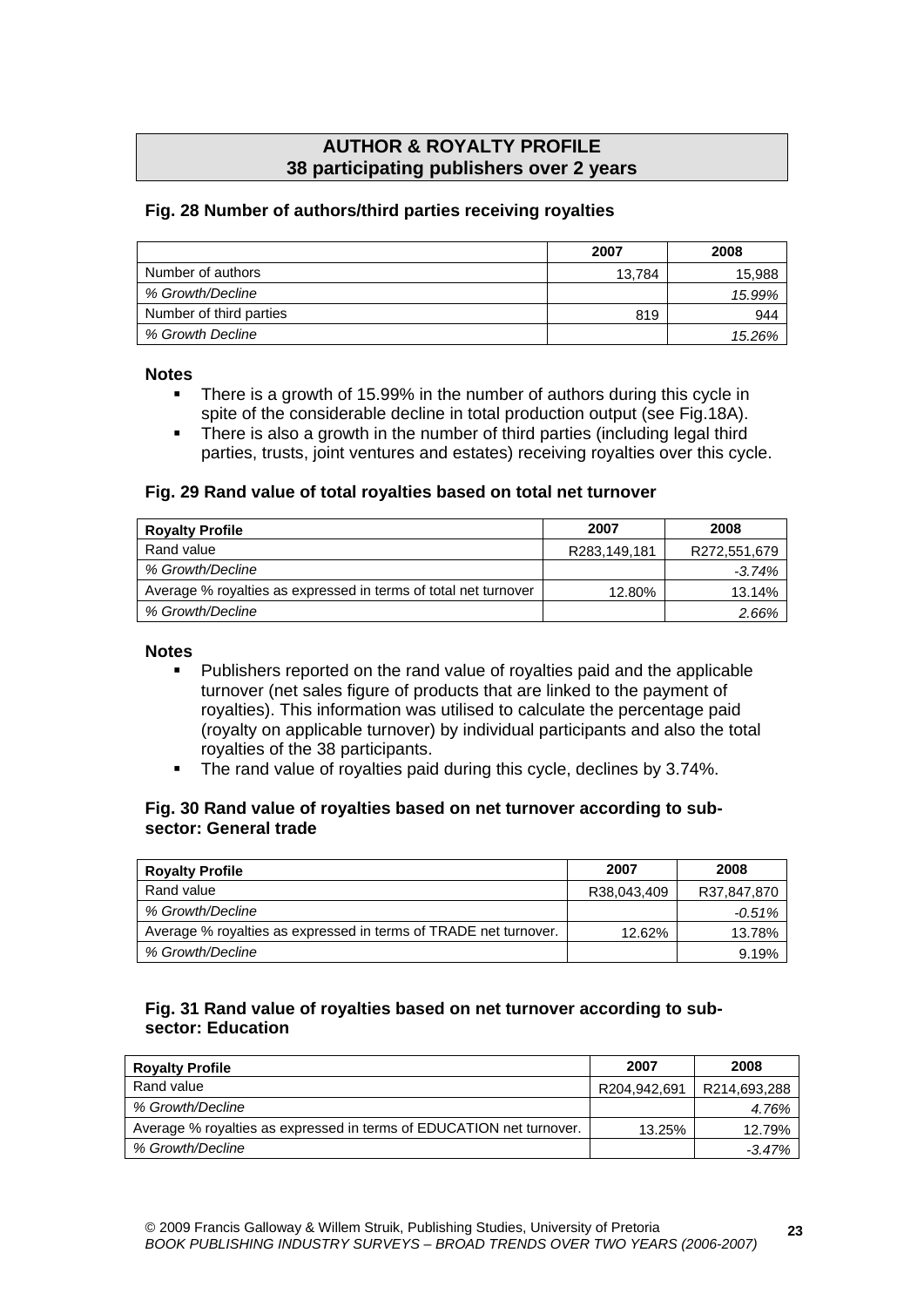# **Fig. 32 Rand value of royalties based on net turnover according to subsector: Academic**

| <b>Royalty Profile</b>                                              | 2007        | 2008        |
|---------------------------------------------------------------------|-------------|-------------|
| Rand value                                                          | R40.163.081 | R20.010.521 |
| % Growth/Decline                                                    |             | -50.18%     |
| Average % royalties as expressed in terms of ACADEMIC net turnover. | 11.00%      | 16.46%      |
| % Growth/Decline                                                    |             | 49.64%      |

**24**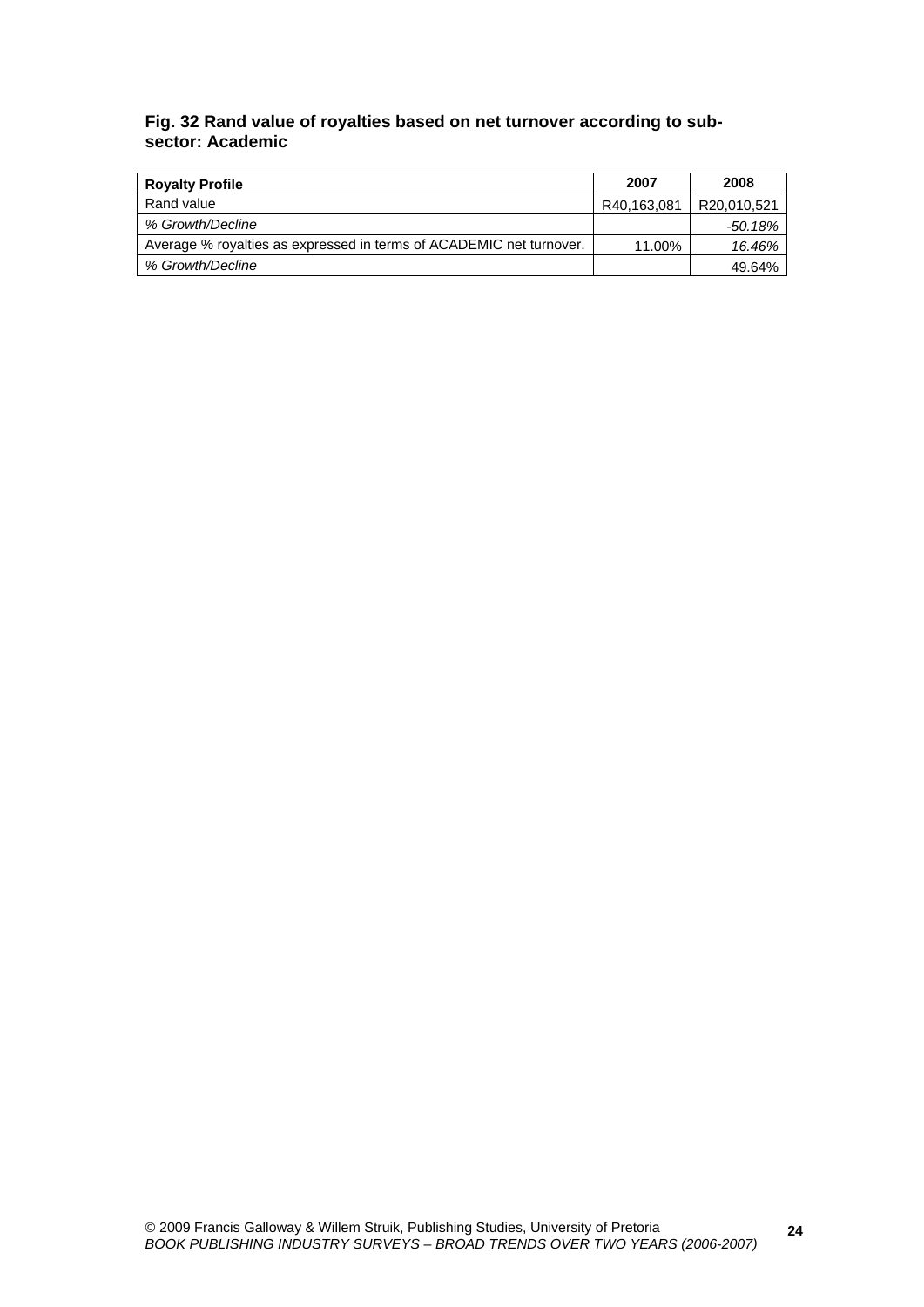# **EMPLOYMENT PROFILE 38 participating publishers over 2 years**

#### **Notes**

- The figures refer to **permanent** employees on the payroll of the participating publishers.
- No breakdown could be provided for **temporary and freelance staff** because some of the large publishers could not provide a breakdown of temporary /freelance staff according to population group, gender and job categories.
- The figures do not reflect the MAPPP Seta-sponsored **internship profile** in which PASA and participating publishers are involved since 2005.
- The employment data cannot be separated into the three **book publishing sub-sectors** (trade, education and academic) because accumulated numbers are provided for all publishing divisions by holding companies. This aspect is being addressed in future surveys.
- No correlation between **turnover, production and staffing levels** can be provided at this stage.
- The sample is not entirely representative of the industry because most black owned publishing houses did not participate in the surveys.

# **Fig. 33 All permanent employees according to gender**

|                  | 2007  | 2008     |
|------------------|-------|----------|
| All employees    | 2,232 | 2,240    |
| % Growth/Decline |       | 0.36%    |
| Male employees   | 774   | 737      |
| % Growth/Decline |       | $-4.78%$ |
| Female employees | 1.488 | 1,503    |
| % Growth/Decline |       | 1.01%    |

## **Fig. 34 All permanent employees according to race and gender**

|                        | 2007  | 2008     |
|------------------------|-------|----------|
| <b>Black employees</b> | 1,295 | 1,283    |
| % Growth/Decline       |       | $-0.93%$ |
| <b>Black male</b>      | 490   | 481      |
| % Growth/Decline       |       | $-1.84%$ |
| <b>Black female</b>    | 805   | 802      |
| % Growth/Decline       |       | $-0.37%$ |
| <b>White employees</b> | 937   | 957      |
| % Growth/Decline       |       | 2.13%    |
| White male             | 254   | 256      |
| % Growth/Decline       |       | 0.79%    |
| White female           | 683   | 701      |
| % Growth/Decline       |       | 2.64%    |

#### **Notes**

 There is a slight increase in the total number of permanent employees in the book publishing industry during this cycle. The number recorded exceeds 2,000 employees. The book publishing industry is a competitive employment environment and depends on scarce skills.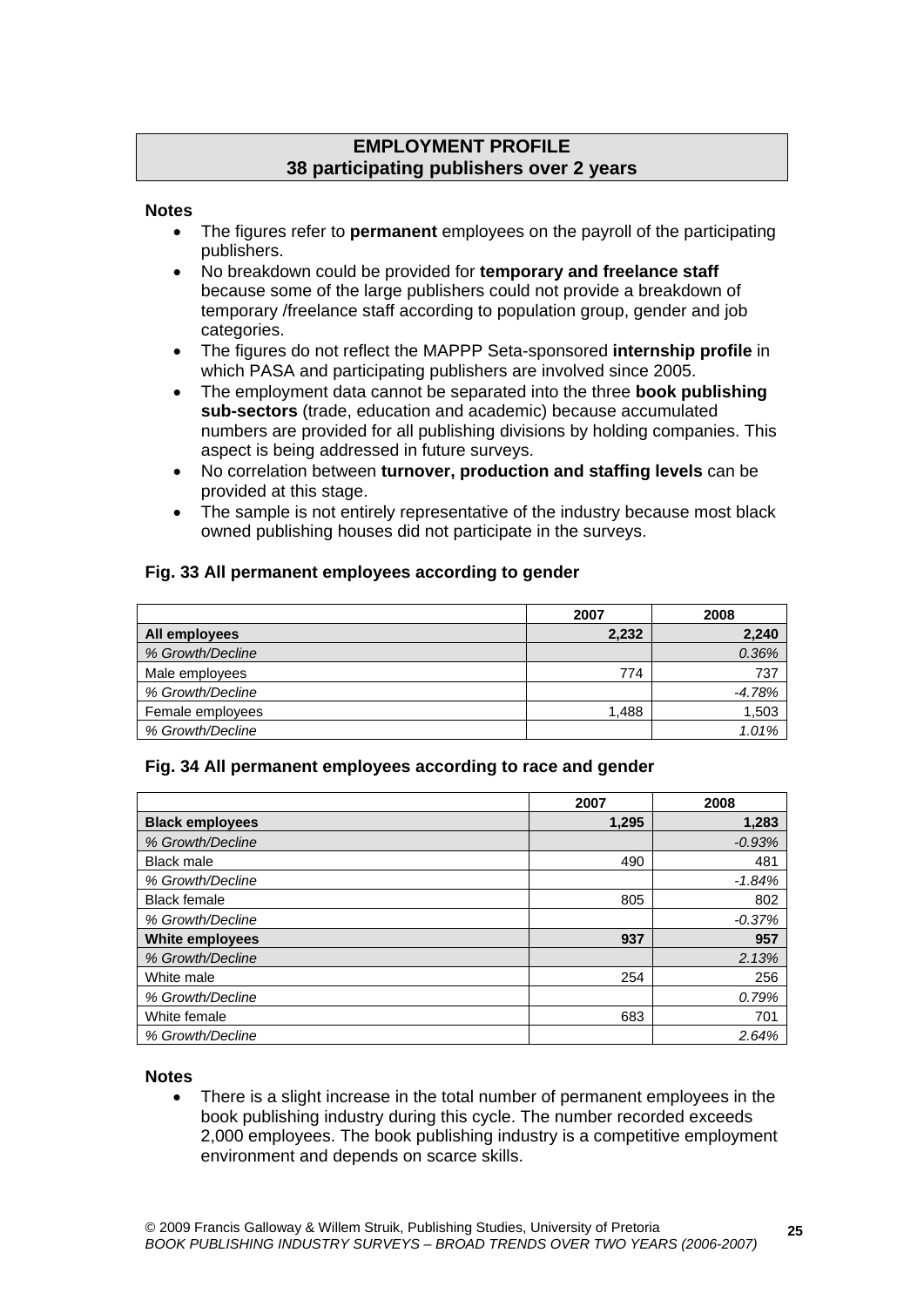- During 2008 the industry employs more than twice as many females as males overall: 67.10% female versus 32.90% (Fig.12A).
- During 2008 the industry workforce consists of 57.28% black employees versus 42.72% white employees. More qualitative research is necessary to establish whether this trend has a significant impact on company culture, publishing philosophy, editorial policy, and the commissioning/acquisition of content.

# **Fig. 35 Top senior management employees according to race and gender**

|                         | 2007   | 2008       |
|-------------------------|--------|------------|
| <b>Black male</b>       | 12     | 14         |
| % Black male of total   | 12.37% | 13.59%     |
| % Growth/Decline        |        | 16.67%     |
| <b>Black female</b>     | 12     | 9          |
| % Black female of total | 1237%  | 8.74%      |
| % Growth/Decline        |        | $-25.00\%$ |
| White male              | 46     | 44         |
| % White male of total   | 47.42% | 42.72%     |
| % Growth/Decline        |        | $-4.35%$   |
| White female            | 27     | 36         |
| % White female of total | 27.84% | 34.95%     |
| % Growth/Decline        |        | 33.33%     |
| Total                   | 97     | 103        |
| % Growth/Decline        |        | 6.19%      |

## **Notes**

- There is a growth of 6.19% overall in this job category during this cycle.
- In 2007 black employees constitute 24.74% of senior management. Black female employees constitute 50% of black employees in this job category.
- In 2008 black employees constitute 22.33% of senior management. Black female employees constitute 39.13% of black employees in this job category.
- In 2008 white employees constitute 77.67% of senior management. White female employees constitute 45% of white employees in this job category.

## **Fig. 36 Other top management employees according to race and gender**

|                         | 2007   | 2008      |
|-------------------------|--------|-----------|
| <b>Black male</b>       | 62     | 60        |
| % Black male of total   | 18.67% | 19.80%    |
| % Growth/Decline        |        | $-3.23%$  |
| <b>Black female</b>     | 44     | 34        |
| % Black female of total | 13.25% | 11.22%    |
| % Growth/Decline        |        | $-22.73%$ |
| White male              | 79     | 80        |
| % White male of total   | 23.80% | 26.40%    |
| % Growth/Decline        |        | 1.27%     |
| White female            | 147    | 129       |
| % White female of total | 44.28% | 42.57%    |
| % Growth/Decline        |        | $-12.24%$ |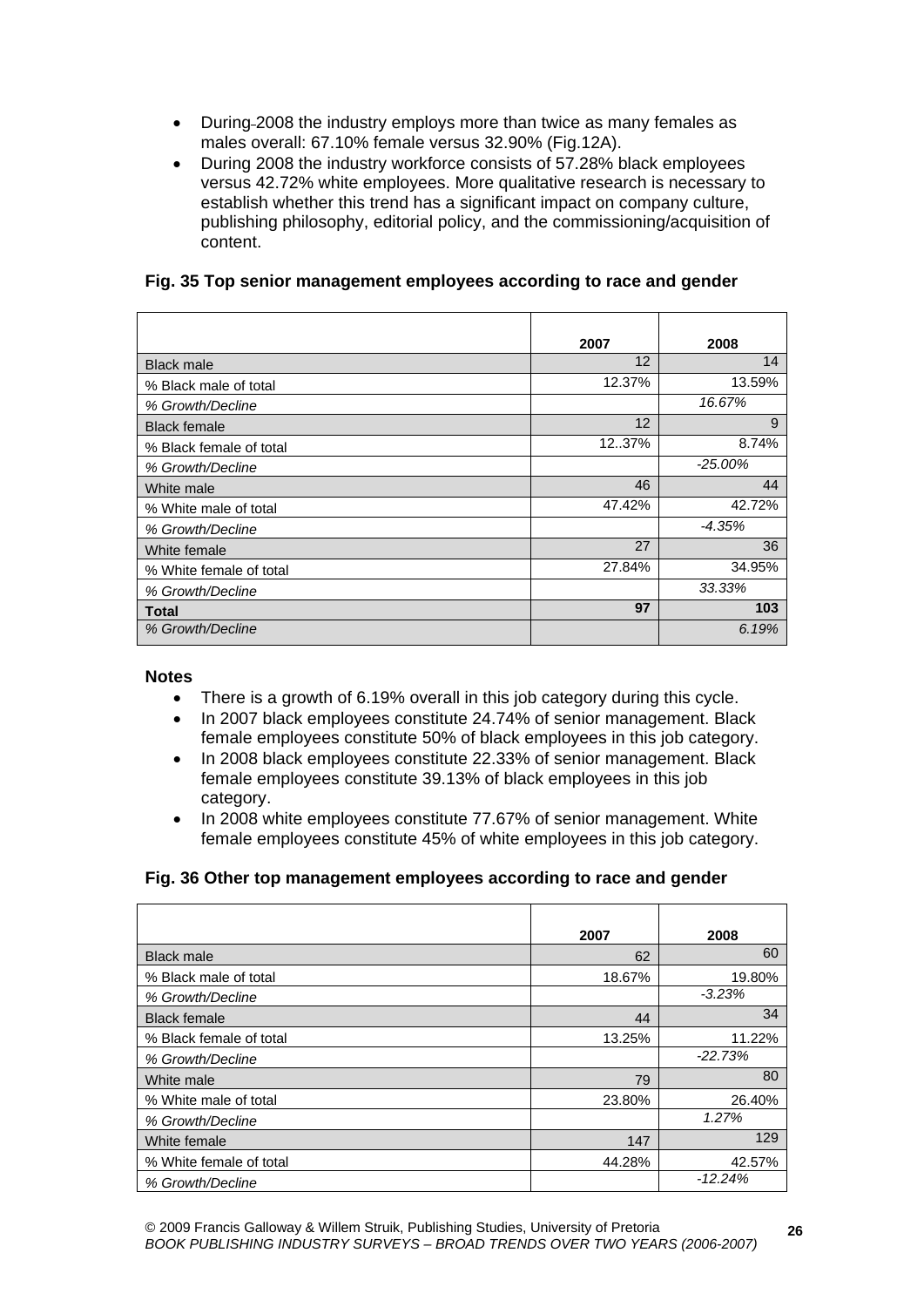| <b>Total</b>     | າາາ<br>ാാ∠ | 303              |
|------------------|------------|------------------|
| % Growth/Decline |            | 8.74%<br>$-0.19$ |

#### **Notes**

- There is a decline of 8.74% in the total number of employees in other management positions during this cycle.
- There is a noticeable decline in both black (22.73%) and white female (12.24%) employees in other top management positions during this cycle.
- Black and white males constitute 42.47% of all employees in this job category during 2007, and 46.20% during 2008. The respective ratio for black and white females in this job category is 57.53% during 2007 and 53.80% during 2008.
- In 2007 black employees constitute 31.92% of the total other top management job category. Black females constitute 41.51% of black employees in this job category. Although their number declined, white females still dominate this job category (44.28%).
- In 2008 black employees constitute 31.02% of the other top management job category. Black females constitute 36.17% of black employees in this job category. Although their number declined, white females still dominate this job category (42.57%).

|                         | 2007   | 2008       |
|-------------------------|--------|------------|
| <b>Black male</b>       | 22     | 20         |
| % Black male of total   | 7.19%  | 6.85%      |
| % Growth/Decline        |        | -9.09%     |
| <b>Black female</b>     | 101    | 96         |
| % Black female of total | 33.01% | 32.88%     |
| % Growth/Decline        |        | -4.95%     |
| White male              | 38     | 28         |
| % White male of total   | 12.42% | 9.59%      |
| % Growth/Decline        |        | $-26.32\%$ |
| White female            | 145    | 148        |
| % White female of total | 47.39% | 50.68%     |
| % Growth/Decline        |        | 2.07%      |
| <b>Total</b>            | 306    | 292        |
| % Growth/Decline        |        | $-4.58%$   |

# **Fig. 37 Editorial employees according to race and gender**

- There is a decline of 4.58% in the number of employees in the editorial job category during this cycle.
- Black employees constitute 40.20% of editorial staff during 2007 and 39.73% during 2008.
- The ratio female versus male in the editorial job category is 80.39% versus 19.61% during 2007 and 83.56% versus 16.44% during 2008.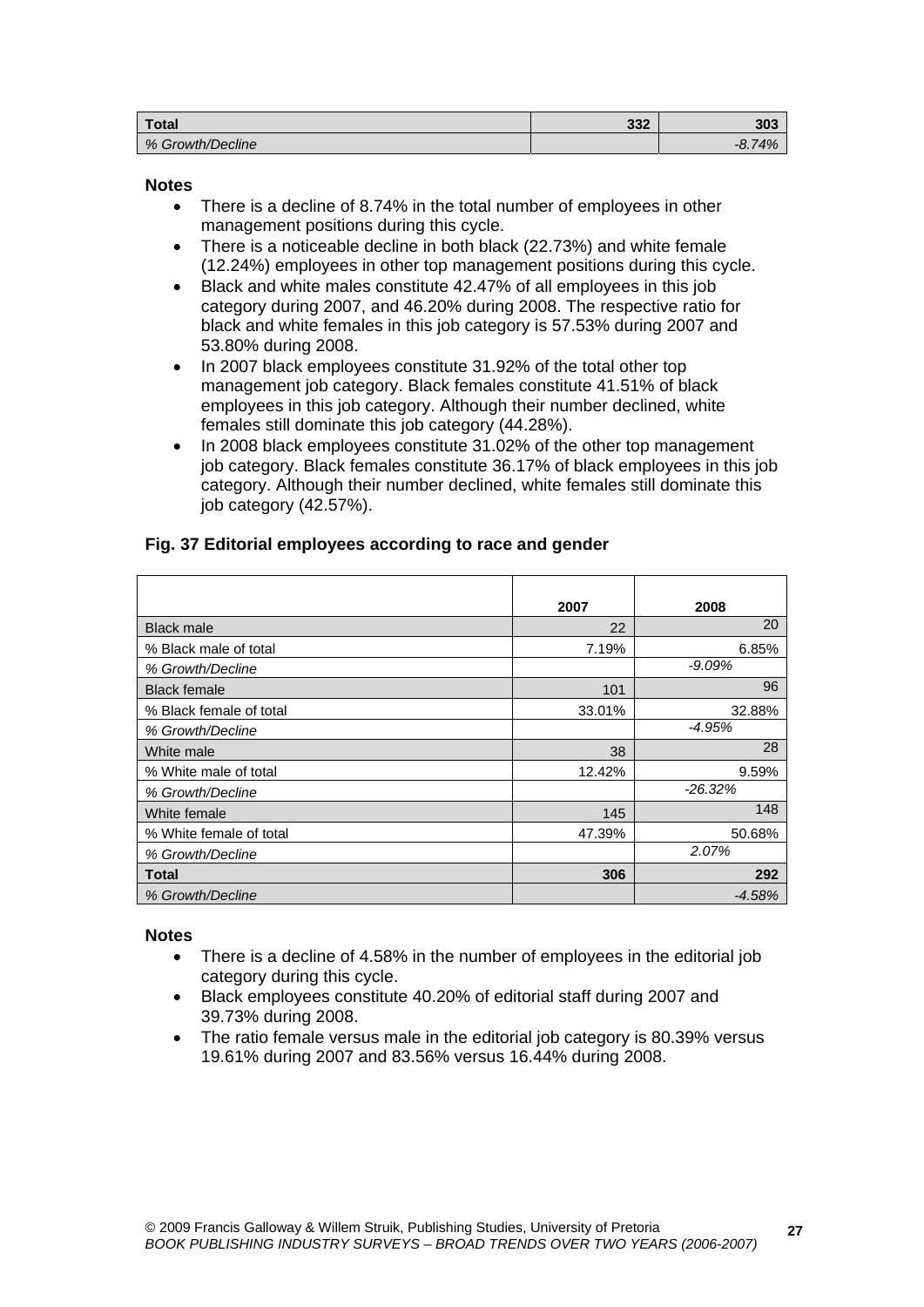|                         | 2007   | 2008   |
|-------------------------|--------|--------|
| <b>Black male</b>       | 23     | 27     |
| % Black male of total   | 15.97% | 16.36% |
| % Growth/Decline        |        | 17.39% |
| <b>Black female</b>     | 50     | 51     |
| % Black female of total | 34.72% | 30.91% |
| % Growth/Decline        |        | 2.00%  |
| White male              | 18     | 25     |
| % White male of total   | 12.50% | 15.15% |
| % Growth/Decline        |        | 38.89% |
| White female            | 53     | 62     |
| % White female of total | 36.81% | 37.58% |
| % Growth/Decline        |        | 16.98% |
| Total                   | 144    | 165    |
| % Growth/Decline        |        | 14.58% |

# **Fig. 38 Design and production employees according to race and gender**

#### **Notes**

- There is an increase of 14.58% in the number of employees in this job category during this cycle.
- Black employees constitute 47.27% of employees in this job category in 2008.
- Females constitute 68.48% of the workforce in this category during 2008.

# **Fig. 39 Marketing, sales and promotion employees according to race and gender**

|                         | 2007   | 2008   |
|-------------------------|--------|--------|
| <b>Black male</b>       | 120    | 140    |
| % Black male of total   | 24.95% | 26.72% |
| % Growth/Decline        |        | 16.67% |
| <b>Black female</b>     | 195    | 203    |
| % Black female of total | 40.54% | 38.74% |
| % Growth/Decline        |        | 4.10%  |
| White male              | 35     | 36     |
| % White male of total   | 7.28%  | 6.87%  |
| % Growth/Decline        |        | 38.89% |
| White female            | 131    | 145    |
| % White female of total | 27.23% | 26.67% |
| % Growth/Decline        |        | 16.98% |
| Total                   | 481    | 524    |
| % Growth/Decline        |        | 8.94%  |

- There is an increase of 8.94% in the number of employees in this job category during this cycle and this category remains the largest in the industry.
- Black employees who constitute 65% of the workforce dominate this job category during this cycle.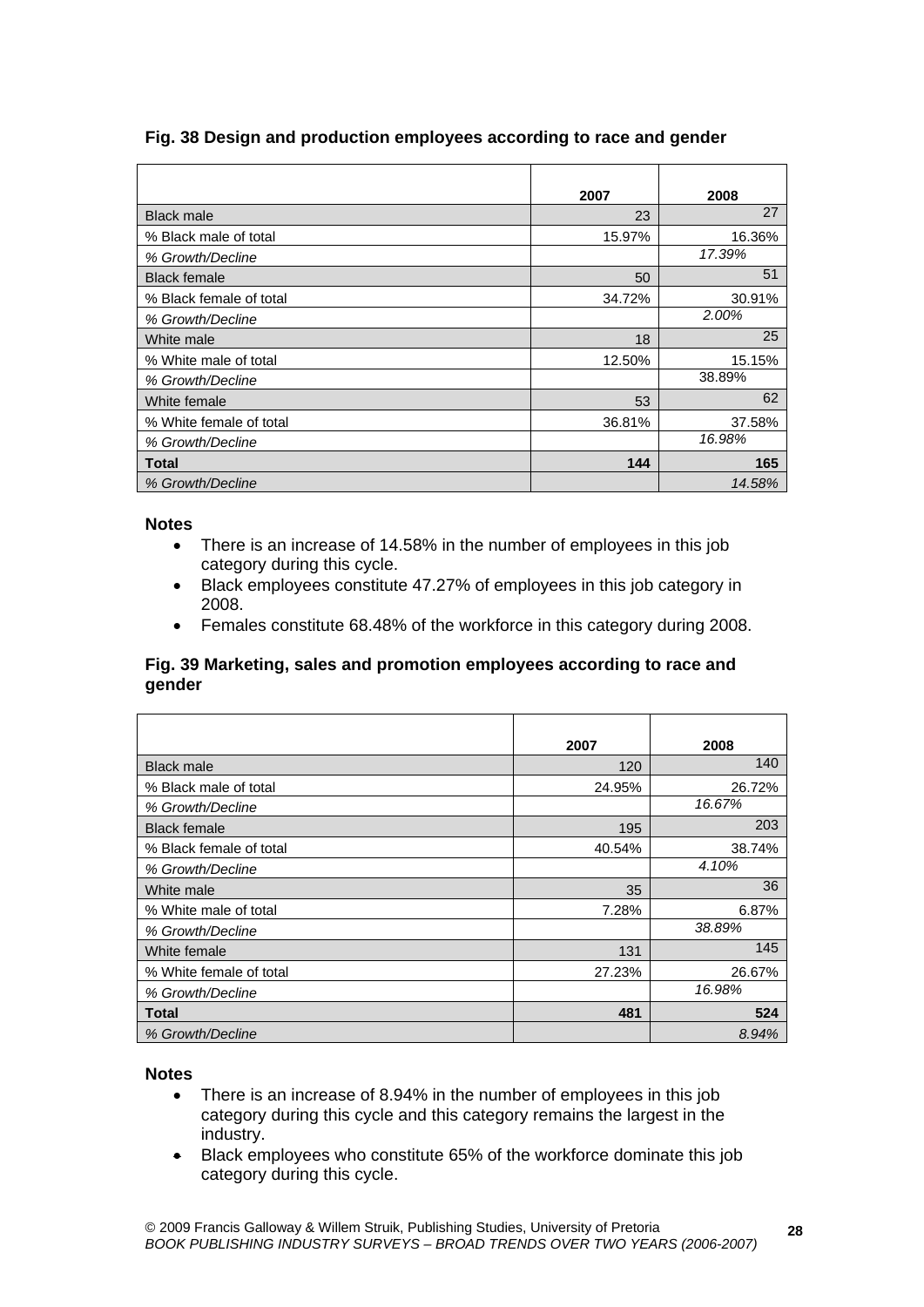- Black female employees constitute around 60% of black employees in this job category.
- Female employees dominate this job category (66% in 2008). This trend towards growing feminization of sales and marketing has been detected since the 2005-2006 cycle. This trend could be investigated through additional qualitative research, but one reason could be that the focus gradually shifted from employing people in this job category for the marketing and sales of school books to increased activity of this kind in other sub-sectors of the book trade.

# **Fig. 40 Finance employees according to race and gender**

|                         | 2007           | 2008   |
|-------------------------|----------------|--------|
| <b>Black male</b>       | 19             | 20     |
| % Black male of total   | 11.95%         | 10.47% |
| % Growth/Decline        |                | 5.26%  |
| <b>Black female</b>     | 97             | 108    |
| % Black female of total | 60.01%         | 56.54% |
| % Growth/Decline        |                | 11.34% |
| White male              | $\overline{7}$ | 13     |
| % White male of total   | 4.40%          | 6.81%  |
| % Growth/Decline        |                | 85.71% |
| White female            | 36             | 50     |
| % White female of total | 22.64%         | 26.18% |
| % Growth/Decline        |                | 38.89% |
| Total                   | 159            | 191    |
| % Growth/Decline        |                | 20.13% |

#### **Notes**

- There is an overall increase of 20.13% in this job category during this cycle.
- Black employees dominate this job category: 72.96% during 2007 and declining to 67.06% during 2008. Black females constitute 84.36% of the black employees during 2008.

## **Fig. 41 Human resources employees according to race and gender**

|                         | 2007   | 2008   |
|-------------------------|--------|--------|
| <b>Black male</b>       | 4      | 2      |
| % Black male of total   | 6.25%  | 8.70%  |
| % Growth/Decline        |        | 100%   |
| <b>Black female</b>     | 9      | 10     |
| % Black female of total | 56.25% | 43.49% |
| % Growth/Decline        |        | 11.11% |
| White male              | 1      | 1      |
| % White male of total   | 6.25%  | 4.35%  |
| % Growth/Decline        |        |        |
| White female            | 5      | 10     |
| % White female of total | 31.25% | 42.48% |
| % Growth/Decline        |        | 100%   |
| Total                   | 16     | 23     |
|                         |        | 43.75% |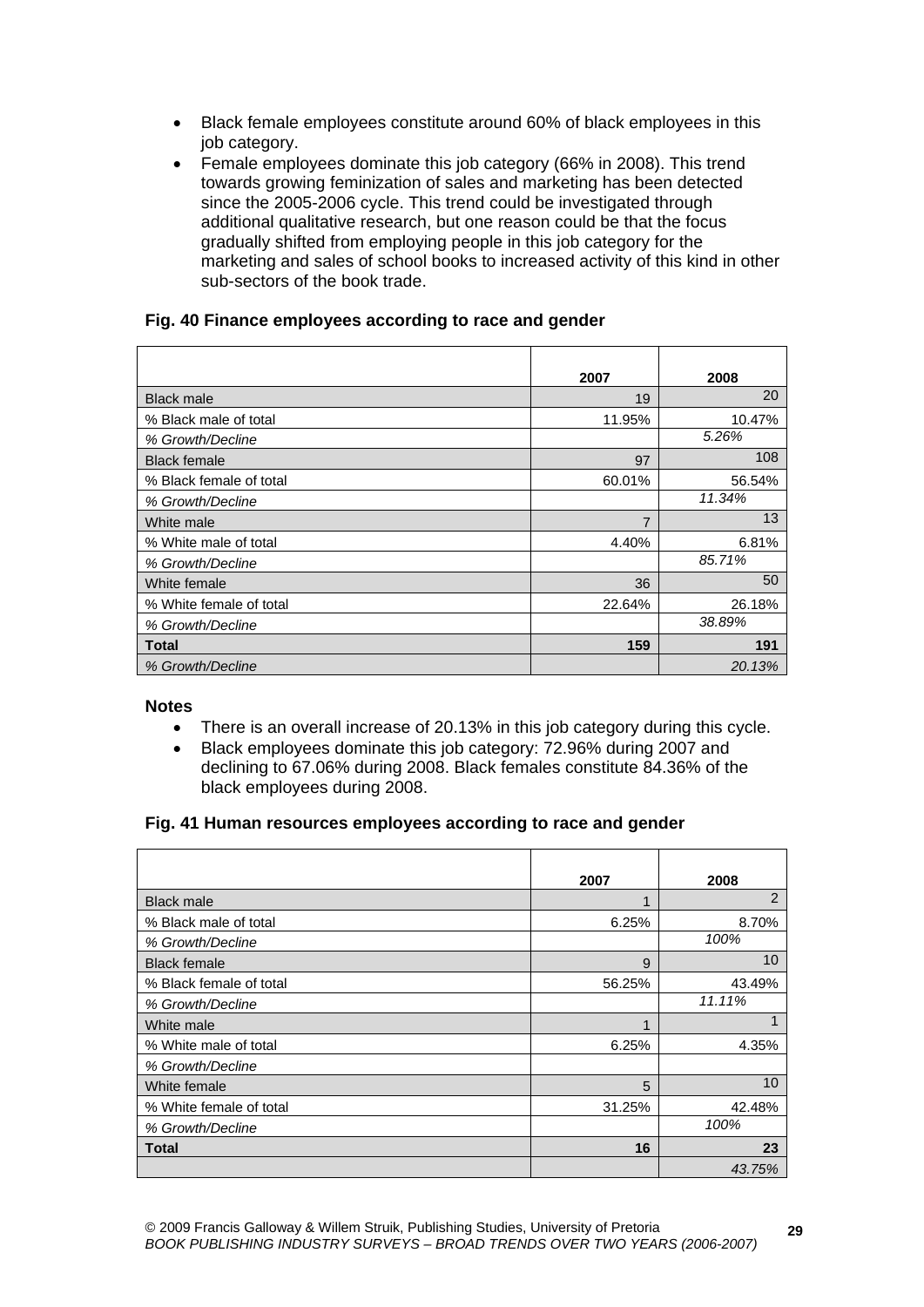#### **Notes**

• This is a very small job category in the industry. In 2008 only 23 people are employed in this capacity.

# **Fig. 42 Office administration employees according to race and gender**

|                         | 2007   | 2008       |
|-------------------------|--------|------------|
| <b>Black male</b>       | 51     | 41         |
| % Black male of total   | 14.01% |            |
| % Growth/Decline        |        | $-19.61%$  |
| <b>Black female</b>     | 189    | 188        |
| % Black female of total | 51.92% |            |
| % Growth/Decline        |        | $-0.53%$   |
| White male              | 8      | 5          |
| % White male of total   | 2.20%  |            |
| % Growth/Decline        |        | $-37.50\%$ |
| White female            | 116    | 110        |
| % White female of total | 31.87% |            |
| % Growth/Decline        |        | $-5.17%$   |
| Total                   | 364    | 344        |
| % Growth/Decline        |        | $-5.49%$   |

#### **Notes**

- There is a decline of 5.49% in this job category during this cycle.
- Black employees constitute 65.93% of this job category during 2007 and 66.57% of a smaller workforce during 2008.

## **Fig. 43 Information technology employees according to race and gender**

|                         | 2007           | 2008              |
|-------------------------|----------------|-------------------|
| <b>Black male</b>       | 17             | $12 \overline{ }$ |
| % Black male of total   | 36.17%         | 28.57%            |
| % Growth/Decline        |                | $-29.41%$         |
| <b>Black female</b>     | $\overline{7}$ | 8                 |
| % Black female of total | 14.89%         | 19.05%            |
| % Growth/Decline        |                | 14.29%            |
| White male              | 20             | 20                |
| % White male of total   | 42.55%         | 47.62%            |
| % Growth/Decline        |                |                   |
| White female            | 3              | 2                 |
| % White female of total | 6.38%          | 4.76%             |
| % Growth/Decline        |                | $-33.33\%$        |
| Total                   | 47             | 42                |
| % Gr1owth/Decline       |                | $-10.64%$         |

#### **Notes**

 This small job category is male dominated: 78.72% during 2007 and 76.19% of a smaller workforce during 2008.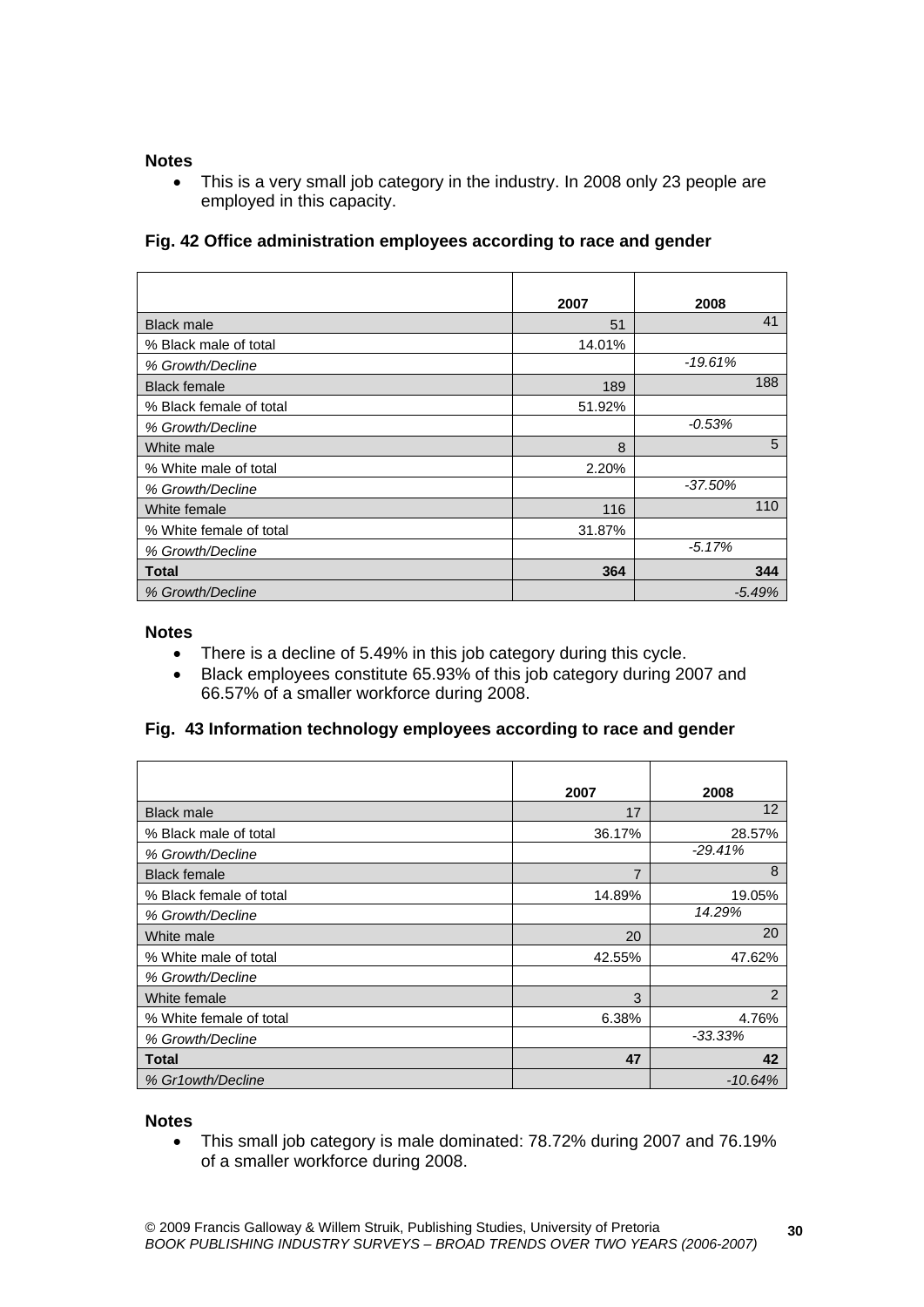## **Fig. 44 Other employees according to race and gender**

|                         | 2007   | 2008           |
|-------------------------|--------|----------------|
| <b>Black male</b>       | 163    | 145            |
| % Black male of total   | 56.80% | 57.31%         |
| % Growth/Decline        |        | $-11.04%$      |
| <b>Black female</b>     | 101    | 95             |
| % Black female of total | 35.19% | 37.55%         |
| % Growth/Decline        |        | $-5.94%$       |
| White male              | 3      | $\overline{4}$ |
| % White male of total   | 1.04%  | 1.58%          |
| % Growth/Decline        |        | 33.33%         |
| White female            | 20     | 9              |
| % White female of total | 6.97%  | 3.56%          |
| % Growth/Decline        |        | $-55.00\%$     |
| Total                   | 287    | 253            |
| % Growth/Decline        |        | $-11.85%$      |

- There is a decline of 11.85% in this job category during this cycle.
- By 2008 this job category consists almost exclusively of black employees (97.23%).